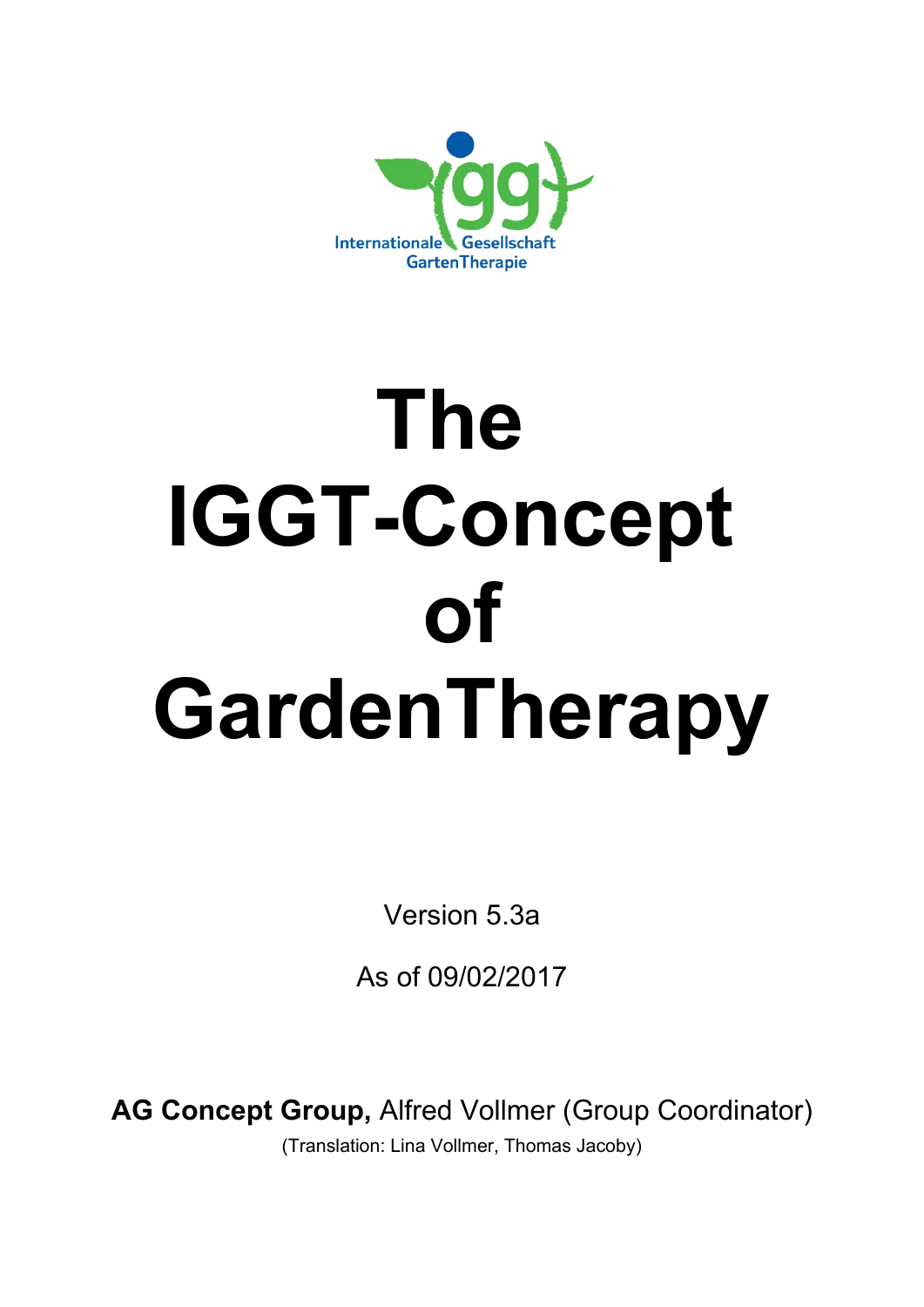# **Table of Contents**

<span id="page-1-0"></span>

| B.1.2 The bio-psycho-social model of the World Health Organization8                 |  |
|-------------------------------------------------------------------------------------|--|
| B.1.3 The International Classification of Functioning, Disability and Health (ICF)8 |  |
|                                                                                     |  |
|                                                                                     |  |
|                                                                                     |  |
|                                                                                     |  |
|                                                                                     |  |
| E.1.1 Promoting quality of life and maintaining and restoring functional health. 12 |  |
|                                                                                     |  |
|                                                                                     |  |
| E.2.1 Goals of garden therapy at the level of body structures and body functions 16 |  |
| E.2.2 Goals of garden therapy at the level of activities and the participation18    |  |
|                                                                                     |  |
|                                                                                     |  |
|                                                                                     |  |
|                                                                                     |  |
|                                                                                     |  |
|                                                                                     |  |
|                                                                                     |  |
|                                                                                     |  |
|                                                                                     |  |
|                                                                                     |  |
|                                                                                     |  |
|                                                                                     |  |
|                                                                                     |  |
|                                                                                     |  |
|                                                                                     |  |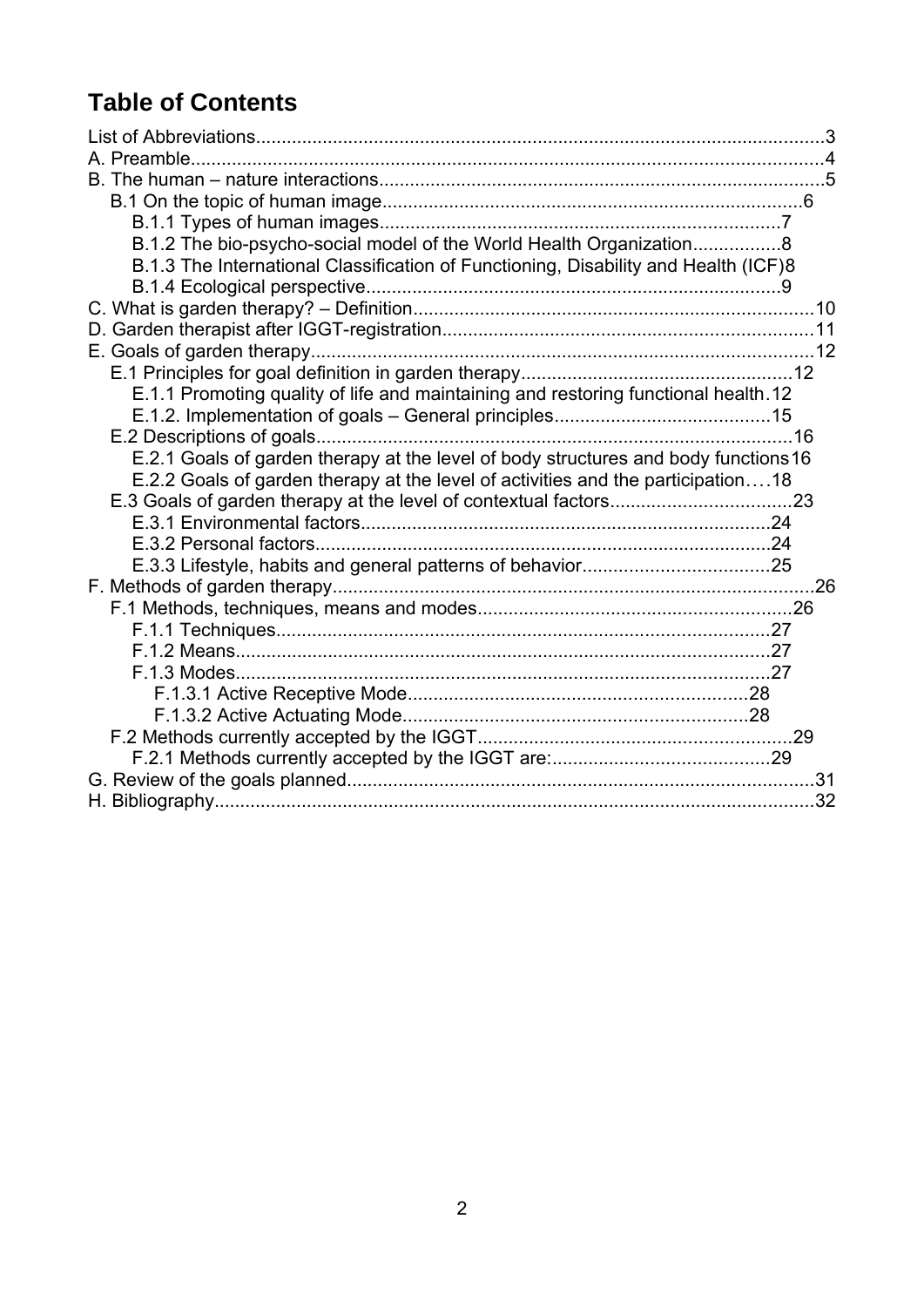# <span id="page-2-0"></span>**List of Abbreviations**

To be continued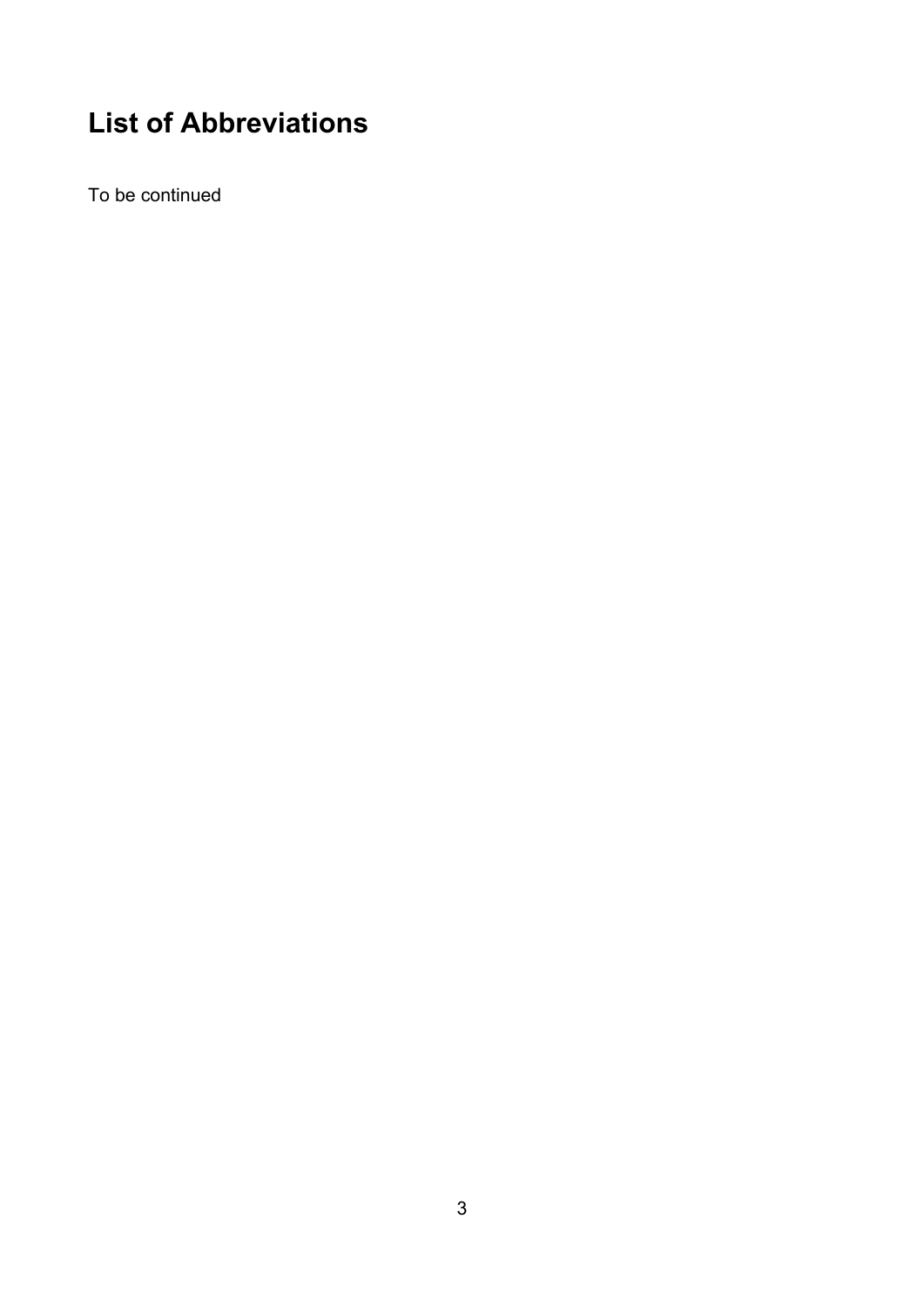# <span id="page-3-0"></span>**A. Preamble**

Man and garden have been closely linked since early human history. Paradise is often associated with the image of a garden in the minds of people, and many seek their personal Garden of Eden. Gardens move us, they raise hopes and memories and at the same time, they fulfill our most basic needs. The garden is a place of security and comfort, of remembrance and enjoyment of the plants' beauty, but also a growth facility for herbs, fruits and vegetables.

Gardens are closely linked to the settling down of mankind. The design and use of gardens reflects the evolution of different cultures. Due to their complexity, gardens address the existential, individual, and social needs of us human beings. These needs can be met for people from different cultural, social and linguistic backgrounds through activities or stays in a garden.

Working with plants and nature offers a wide range of activities that have positive effects on physical and mental health. Gardening activities offer the possibility of a resource-oriented exercise.

The constant change of plants in their life cycle and their care are symbols for many areas of human life. For people of all ages, observing and interacting with these natural processes is an important part of life.

However, sick, dependent and socially disadvantaged people often have restricted access to plants and nature. But this contact is particularly important for their health care, quality of life and recovery.

Every bit of green and nature - regardless of its size – therefore has the potential to be used therapeutically and socially, thus contributing to the health and well being of the individual. However, it is important to adapt well.

Gardening activities can take place indoors and outdoors, daily in the immediate vicinity and integrated into everyday life. In order to make the best possible use of these positive effects for selected target groups, guidelines for garden therapy are given in the following concept by the "Internationale Gesellschaft Garten und Therapie", the IGGT concept.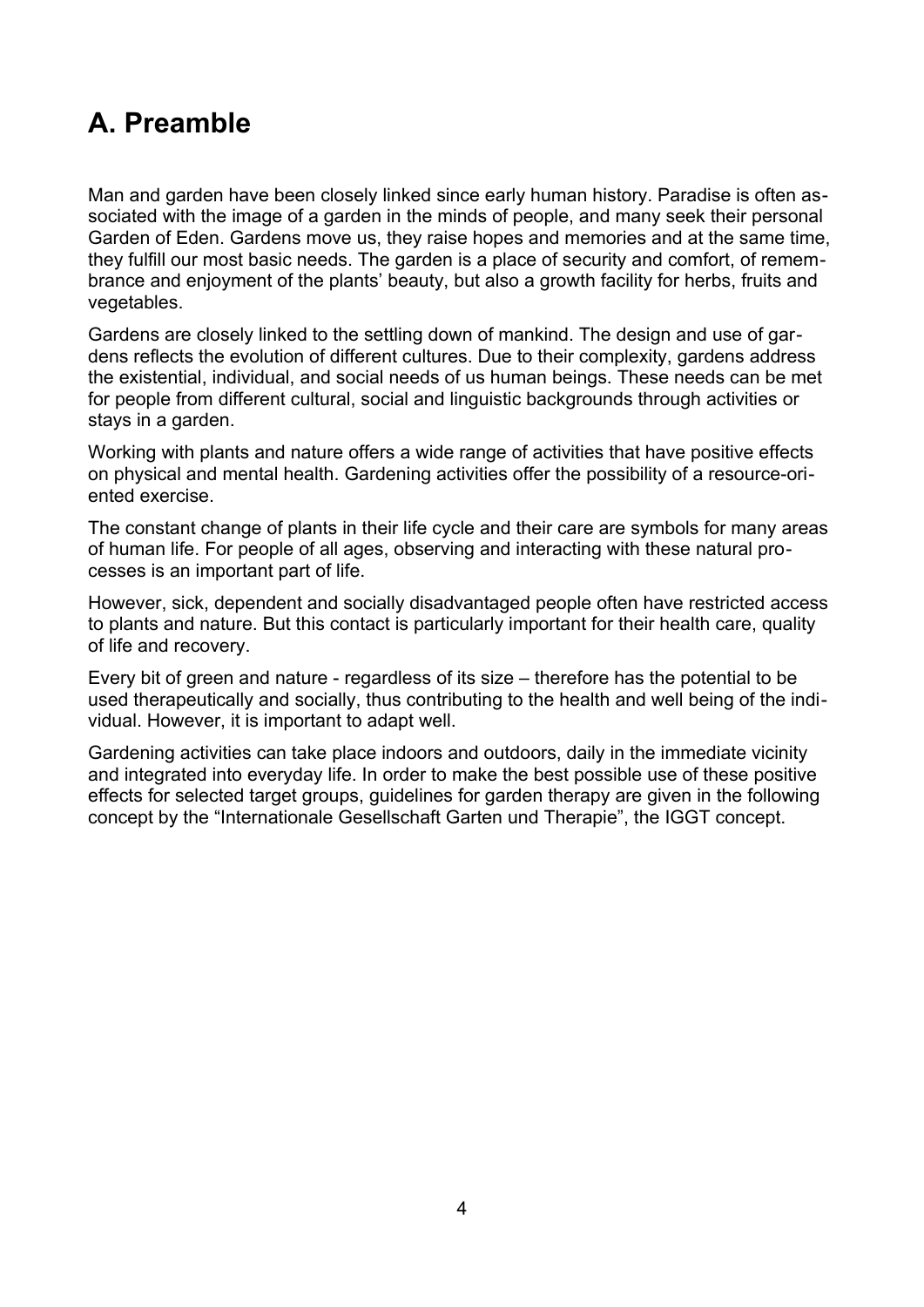# <span id="page-4-0"></span>**B. The human – nature interactions**

The theoretical basis of the garden therapy is the bio-psycho-social model, which is also the foundation of the ICF by the WHO<sup>[1](#page-4-1)</sup>. Accordingly, chapter "E. Goals of garden therapy" also is also based on this concept.

However, in extension, the IGGT also sees humans as an ecologically integrated human being. His interactions with the non-human environment are therefore also important for the description of the state of health.

The present graphic is intended to outline this interaction and some areas of its impact.



 *Graphic 1: Bio-psycho-social model by the IGGT*

<span id="page-4-1"></span>All rights regarding ICF are reserved by WHO (WHO is holding the copyright in all ICF language versions, including German. Any reproduction of ICF material and/or use of ICF codes in commercial or non-commercial applications is subject to reprint permission and/or license agreement granted by WHO)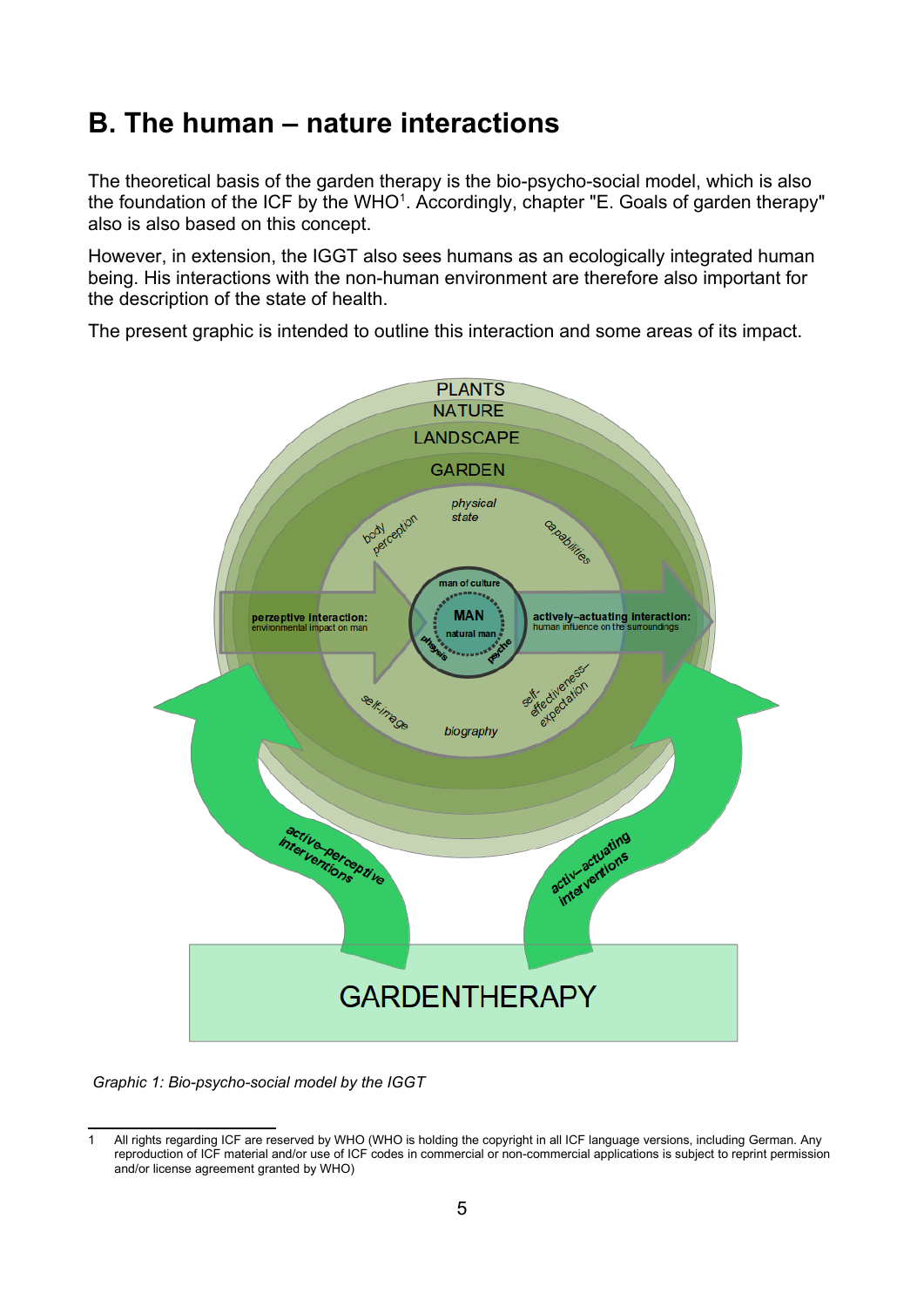The area "environment" here is divided into the categories "plants", "nature", "landscape" and "garden".

Plants are thereby the most important element of the environment for garden therapy. However, at this level of interaction, other elements are important as well, such as animals, which are of particular importance in other nature-based interactions. The IGGT emphasizes the special importance of plants for the health status of human beings.

Nature, which consists of these individual elements, is understood as the "wild" uncultivated nature. The importance of natural impressions for the state of human health has meanwhile been proven.

Landscape is understood here as the experienced, designed nature. This shapes humans in particular over their biographical life experiences. The garden-therapeutical practice shows that in the evaluation of landscape impressions, the biographical familiarity with different situations is of particular importance.

Gardens, after all, as the eponymous element of garden therapy represent those places that are a direct result of human-environment interactions. In gardens, all the above-mentioned environmental elements occur and are taken into account.

Humans in this model are represented as being embedded in the environment, but they also have clear boundaries, so that a subject-object relationship can be seen. Humans, therefore, are understood both as a natural being and as a cultural being.

Garden therapy sees humans in this interaction relationship both as a recipient and as a giver. These two forms of interaction are hereafter referred to as "actively perceptive" as well as "active"

Both forms of interaction have a direct influence on the state of the human being. This affects physical characteristics and abilities, such as body awareness.

But it also affects the mental state. So has the perceptively active perception of

one's own person within a larger natural context, which may go beyond one's own existence, an influence on mental health. And, of course, the self-effective experience as an active agent in the human-environment system also has such an influence.

Garden therapy therefore deliberately intervenes with both forms of interaction.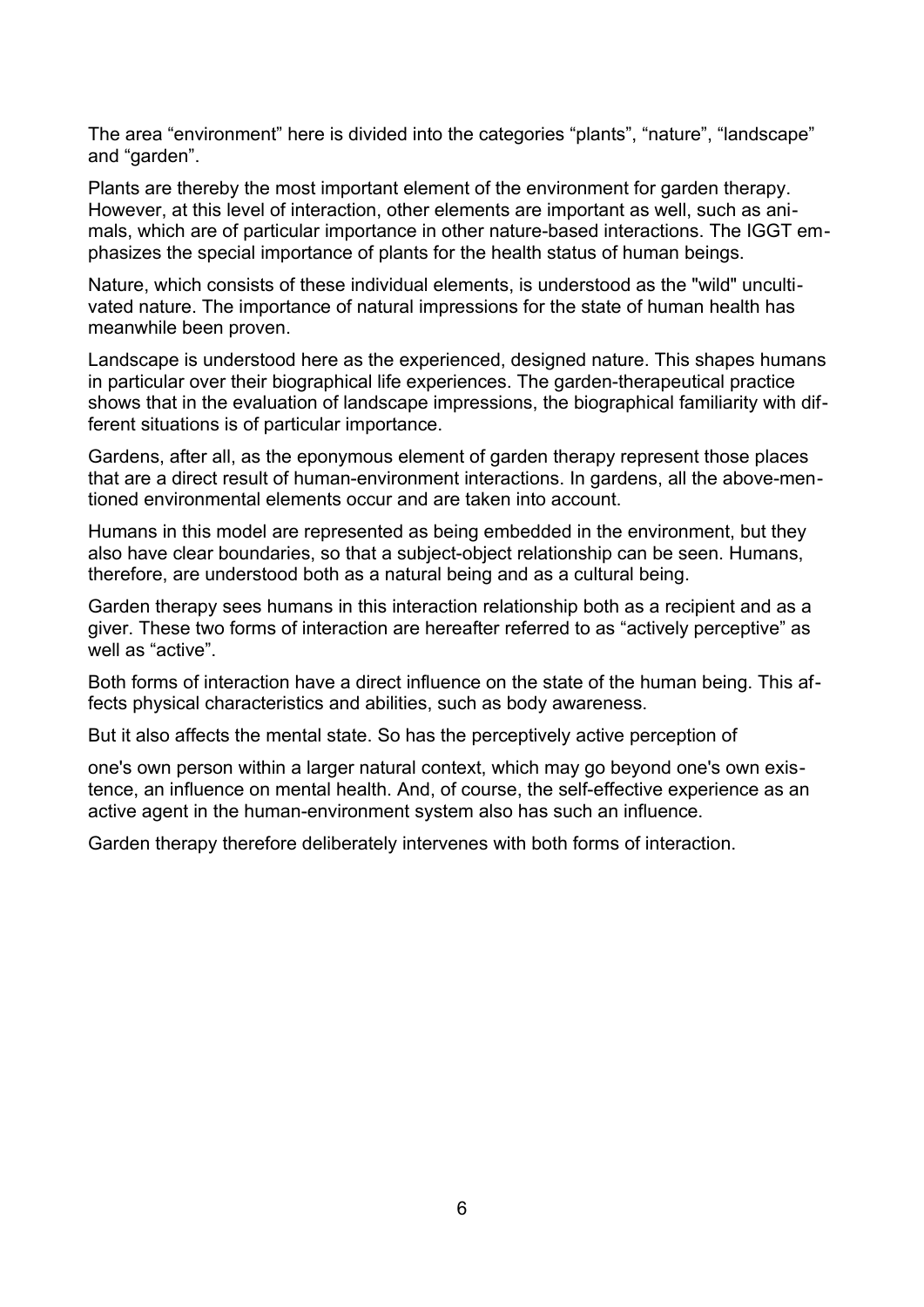# <span id="page-6-1"></span>**B.1 On the topic of human image**

Since the IGGT views garden therapy as precisely grounded in the described pattern of in-teractions between the environment and human beings, the study of human images<sup>[2](#page-6-2)</sup> forms the basis for therapeutic action. If therapeutic action is to satisfy high ethical standards, ethical-philosophical reflections is not insignificant, because the basic starting points of therapeutic action without a (medical) philosophical and (medical) theoretical consideration of key concepts are difficult to describe and to put into words. And one of these central concepts is that of the human image.

It is part of humans' essential characteristic to be able to take pictures of themselves and their environment and to be able to adjust their actions accordingly. This applies in particular to therapeutic actions whose goals are inherently oriented towards a human image. Human images therefore have an important/central function for human action because they make their goals and structures communicable. The same applies to garden therapy: In order to be able to describe and determine the goals of garden therapy, a reflection of the underlying human image is also sensible and necessary.

## <span id="page-6-0"></span>**B.1.1 Types of human images**

The medical theorist and medical philosopher Wolfgang Wieland (1933–2015) assumes that before determining content-related aspects, it is first of all important to distinguish different basic types of human images (2006/2015). He names two different types of human images: religious beliefs and model representations.

According to this religious beliefs are "[...] ideologically based human images. They refer with their content to the essential contents of a religious belief (for example, Christian image of humankind, Buddhist image of humankind, materialistic image of humankind). They share a universal claim: they want to grasp the human being in its entirety and in all its references, and therefore often cover areas that are no longer accessible to human cognition, provided it is based on rational justification. It is part of the function of such human images that they not only want to convey to people what they are and what they can be, but also what they should be and how they should live."<sup>[3](#page-6-3)</sup>

In contrast to that, model representations are "artificial formations" that arise through "deliberate abstraction" and "mental experiments"[4](#page-6-4)4. It also includes certain "roles that a person assumes and plays, but which he can also relinquish." An example is the "Homo oeconomicus", undoubtedly a very successful economic model, but which cannot depict or describe the full range of human behaviors and "roles".

Ultimately, medical and therapeutic action is always oriented towards a practice, which means that "for them [the therapeutic practice] other principles [apply] than for the theoretical subjects [e.g. Theoretical Physics, Mathematics] [...]. Their representatives, unlike theoreticians, can not assume the position of an uninvolved observer. [...] Seen in this way, medicine is a science of action in the sense that it not only makes actions an object, but it

<span id="page-6-2"></span><sup>2</sup> Dahrendorf describes human images as follows: "Human images can be defined by the entirety of assumptions about human nature and human action" (Dahrendorf, Periodical 1968, What is the purpose of human images)

<span id="page-6-3"></span><sup>3</sup> Wieland, 2015, p. 27

<span id="page-6-4"></span>Wieland, 2015, p. 27f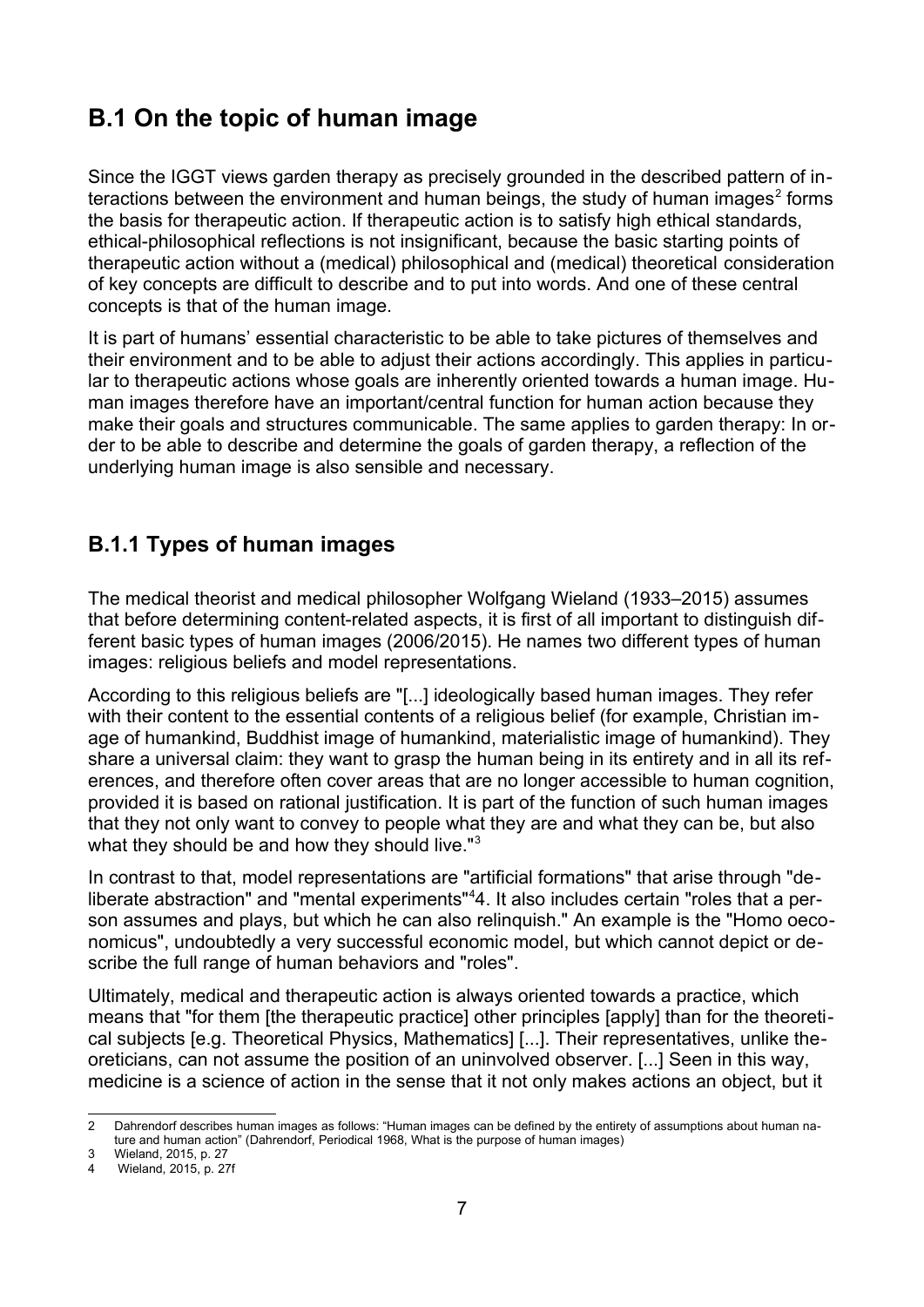also acts itself. "And an action" is realized or it is not realized. "[...] There is no hypothetical action [in medicine].

This means that the moment we act therapeutically, we do so with a perspective of changing a state of health. We always make an assessment about what should and what should not change in this state of health. However, thereby we make an assessment that cannot be value-free, but always consciously or subconsciously makes a judgment. Thus, it is subject to morals and ethics of therapeutic action.

Human ethics comes into play as a discipline, insofar as its purpose is to formulate what should be "good" or "not good" for humankind. Ultimately, these statements are based on the moral capacity of human beings, with the help of which we are able to formulate ethical and moral ideals or goals and make them the basis of therapeutic action.

In this respect, the IGGT also sees it as its goal and its task to deliberate about the basics of garden therapy and to make them accessible for discussion. The member institutions of the IGGT each have their own human image as the basis for their work. These can be displayed and viewed in corresponding publications of the member institutions.

## <span id="page-7-1"></span>**B.1.2 The bio-psycho-social model of the World Health Organization**

The bio-psycho-social human image by the World Health Organization (WHO) is now an internationally recognized scientific model. It extends the earlier biomedical viewpoint, which conceived humans as complex machines to system-theoretical aspects, with the help of which humans can be understood and conceptualized as holistic physIcommon ground regarding the acceptance of this anthropological assumption of a bio-psycho-social anthropology.

## <span id="page-7-0"></span>**B.1.3 The International Classification of Functioning, Disability and Health (ICF)**

The "International Classification of Functioning, Disability and Health" (ICF) is a system developed and published by the WHO in order to classify and code components of health, consequences of disease and their individual impact on the person's daily life as well as the factors that influence it. It was passed by the WHO in 2002 and is available for the German-speaking countries in the version of 200[5](#page-7-2)<sup>5</sup>. It aims to provide a better understanding of the relationships between various components of health and health-related conditions.

It therefore provides a reference framework for describing health conditions and individual effects of consequences of disease (dysfunctions) in a single, standardized language. The ICF basically consists of two parts: Part 1: "Functioning and Disability" and Part 2: "Contextual Factors", so it has a dual structure. The central term is "Functional Health" (see pages 8 and 11)

<span id="page-7-2"></span><sup>5</sup> https://www.dimdi.de/static/de/klassi/icf/index.htm , last accessed 08/22/2017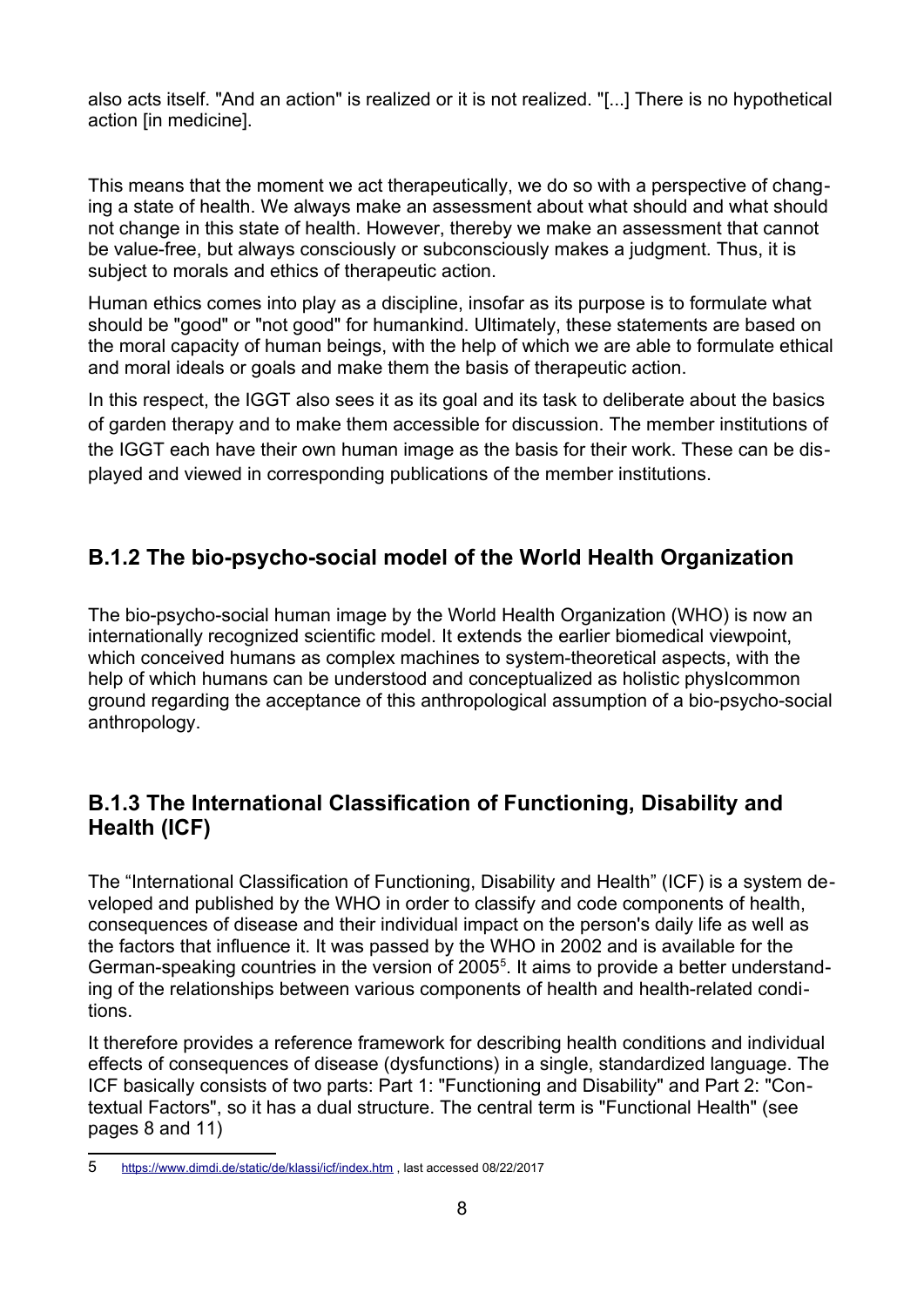According to the ICF, five areas are central to the development of a person's health and personality:

- 1. The body with its body structures and functions
- 2. Activities and their competent experience
- 3. Life situations and the degree of normalization in these life situations
- 4. Personal factors
- 5. Environmental factors

Four central areas according to the bio-psycho-social model will supplement the previous biomedical view of the body, its structures and functions. Their interaction aims to provide a more holistic view of health conditions and their terms by including personal, personalized and environmental factors with their respective resources and barriers.

The agreement on the application of the ICF in the concept of the IGGT as a classification of the components of health results in another element that unites the members. Since human images are not completely static but are subject to historical, social, political and cultural requirements, they have not changed in their fundamental attitudes, but in their effects.

## <span id="page-8-0"></span>**B.1.4 Ecological perspective**

According to the suggestion by Prof. H. Petzold (2015), the IGGT has supplemented its bio-psycho-social image of mankind with an ecological perspective. Thereby, the environmental impact of humans is becoming more important than it is the case in the bio-psychosocial model.

Meinberg (1995) is the first to describe Homo Oecologicus. According to Meinberg, humans are natural beings and the orientations towards the natural environment, or the aesthetics of the sensual perception of beautiful nature, are essential elements of being hu-man<sup>[6](#page-8-1)</sup>.

H. Petzold draws attention to the fact that the human image also includes an ecological perspective, since we as living beings are indispensably linked to the nature surrounding us. In short, without "nature", human existence and development are not possible. As early as the 1960s, H. Petzold referred to humans as nature beings and presented appropriate forms of therapy.

This ecological extension paves the way for a systemic image of mankind. I.e. the single person is conceived within the system that surrounds him. This means that it is not the symptom carrier that comes into focus, but the system in which the symptoms developed.

A key feature of the systemic approach is the recognition of capabilities and resources, not the one of defects and deficiencies.

<span id="page-8-1"></span><sup>6</sup> cf. Meinberg E., Darmstadt 1995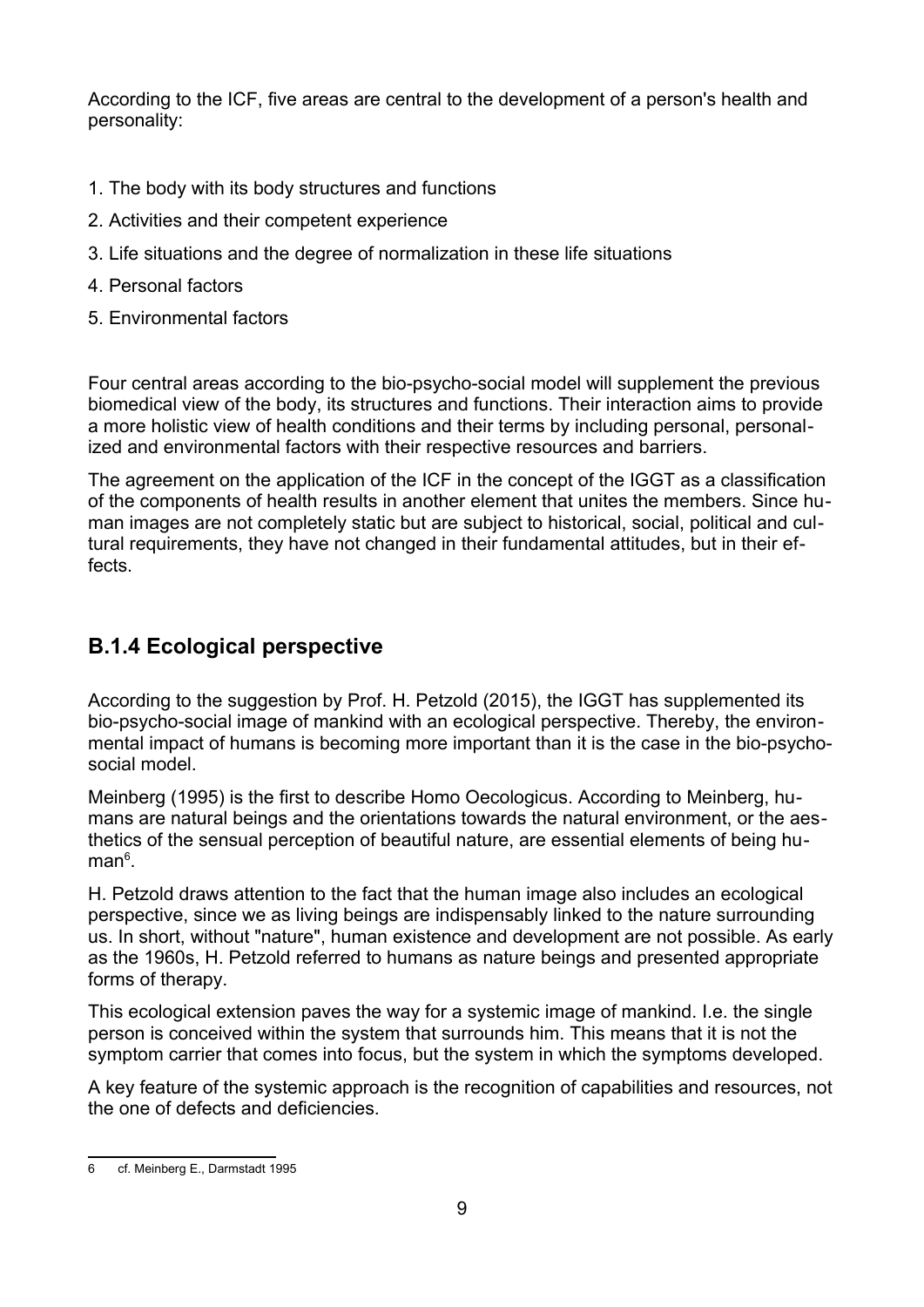Without an intact nature, consequently, no healthy human existence is possible. Therefore, the care of nature also plays an important role in terms of a healthy lifestyle of humans and ultimately also with regard to therapeutic interventions, since only a healthy nature can have a healthy effect on humans. This aspect is gaining in importance against the background of climate change and species extinctions.

Thus, the human image of the IGGT is a biological, psychological, social and ecological image. The ecological aspect is an advancement of the previous three-dimensional human image. It emphasizes the ecological approach of the "environmental-relationship-household of humans ". This image of mankind integrates the specific environmental areas in order to better understand the suchness and the existence of humans.

This is where the concept of Functional Health of the ICF comes into play, which makes it possible to grasp and depict both the abilities and limitations of each individual in their specific context/environment and their individual physical and psychological condition.

However, with all the limitations of the ICF as it stands, the IGGT currently sees the instrument of the ICF as the most appropriate tool to classify the phenomenon of functional capability and health in contrast to a classification of disorders and symptoms as used by the ICD.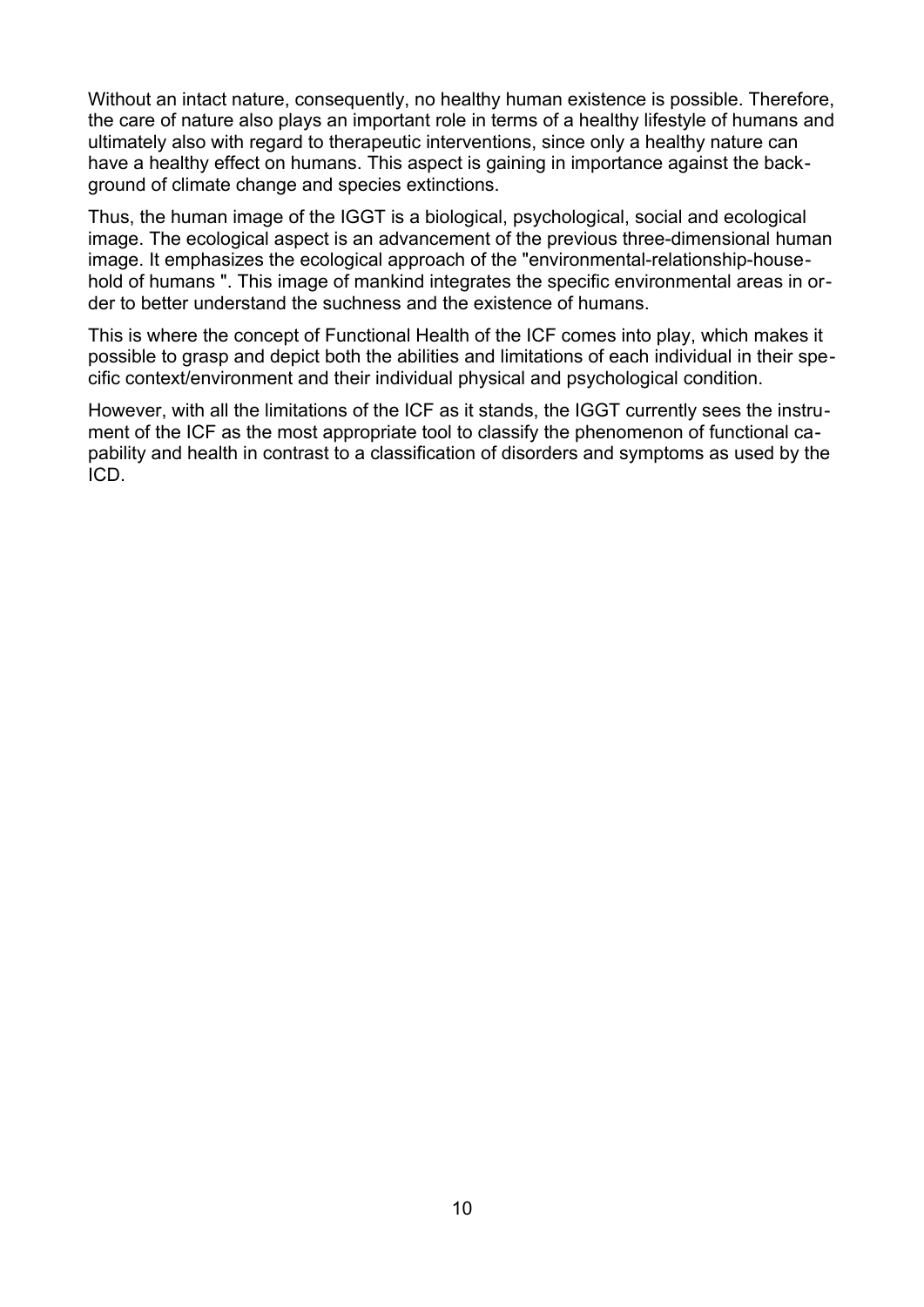# <span id="page-10-0"></span>**C. What is garden therapy? – Definition**

Garden therapy is a professional measure in which plant and garden-oriented activities and experiences are used purposefully to initiate and support interactions between humans and the environment, with the aim of promoting quality of life and maintaining and restoring functional health.

This includes:

- Cure or alleviation of disorders with disease qualities
- Preservation and promotion of self-determined social participation and activities
- Promotional influence on the personal background

Garden therapy provides settings in which perception and action sequences occur and thus promotes action and perception competence. The garden therapy interventions include active and receptive forms of work.

These professional interventions are carried out professionally by trained and/or further educated persons (for example garden therapist (m/f) according to the guidelines of the IGGT).

Garden therapy is thereby carried out in different institutions, organizations or in private practice, is applicable to different indications, provides different methods and also integrates different methods.

Garden therapy is used as a measure in various therapeutic, nursing or agogic areas.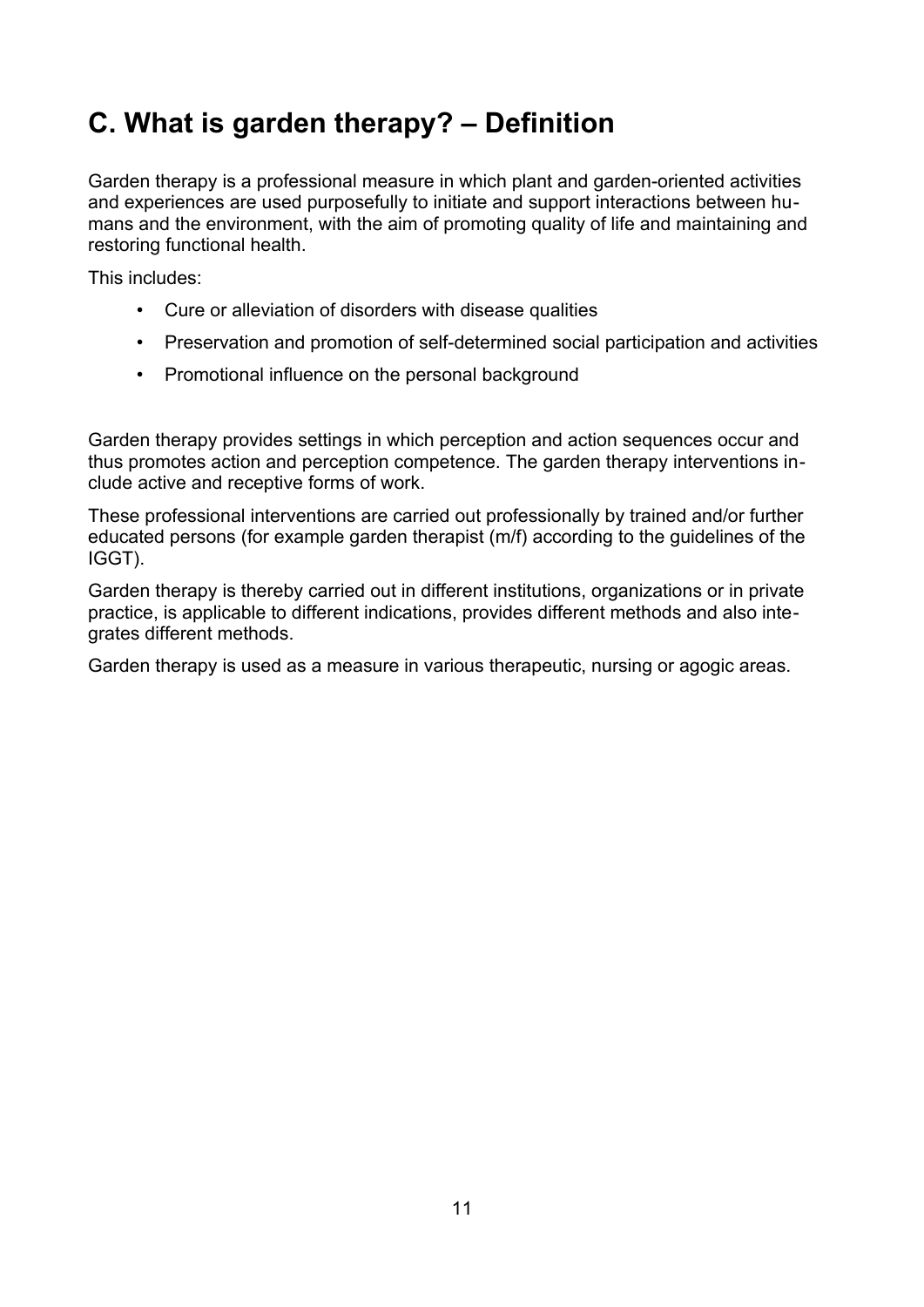# <span id="page-11-0"></span>**D. Garden therapist after IGGT-registration**

The IGGT indicates in the definition of garden therapy that these professional interventions should be executed by educated and/or trained persons (for example garden therapist (m/f) according to the guidelines of the IGGT).

Therefore, it also offers people to register who are active in the field of garden therapy. For this registration, the qualifications of the candidates must be submitted to the IGGT office using the scorecard.

Upon the initial registration the office of the IGGT decides on the basis of the current specification of the registration table. In case of a positive examination, the applicant will receive a corresponding certificate from the office and will be included in the database of the IGGT according to his/her qualifications.

After successful initial registration, the applicant will be kept in the database for at least 5 years. The same applies to the registration document. After this period, the registration can be renewed for additional 5 years. For this, the applicant must provide proof according to the registration requirements of the IGGT registration table.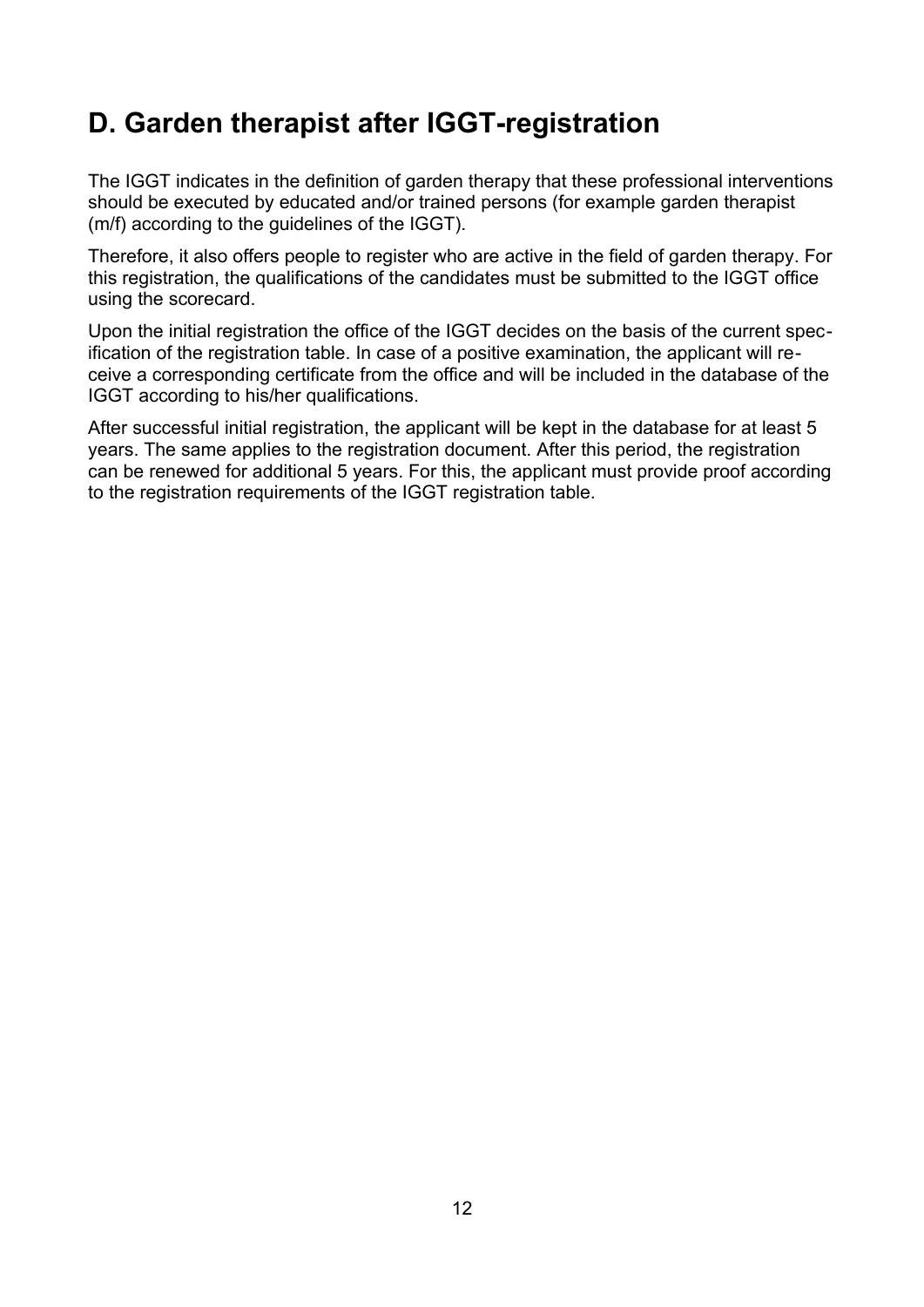# <span id="page-12-2"></span>**E. Goals of garden therapy**

# <span id="page-12-1"></span>**E.1 Principles for goal definition in garden therapy**

"Garden therapy is a professional activity that utilizes plant and garden-oriented activities and experiences to purposefully support human-environment interactions with the aim of promoting quality of life and preserving and restoring functional health. This includes the cure or alleviation of disorders with disease qualities, the preservation and promotion of self-determined social participation and activities, as well as the beneficial effect on the life background."

## <span id="page-12-0"></span>**E.1.1 Promoting quality of life and maintaining and restoring functional health**

The therapeutic understanding of garden therapy is an integrative one and the field on which it finds application is correspondingly wide one. It is used as a measure in rehabilitative therapeutic, pedagogical or nursing situations. Accordingly, the potential goals are far reaching, while of course not all objectives must apply to each area. But what is true is that it is always a goal-oriented measure. Garden therapy differs precisely in that respect from the general positive effects that gardens or plants have in principle on humans – effects that can be found in all kinds of situations, from a green workplace to a shared experience in an allotment garden association.

The IGGT sees all these beneficial effects and supports their promotion, research and dissemination in a sustainable manner. They are an important basis for using gardens and gardening in therapy, as, for example, the special relationship of humans to music is the basis for music therapy. Just as not every enjoyment of music can be automatically described as a music therapy, garden therapy also requires the mentioned targeting. Therapy is understood by IGGT as an adequate and targeted action, with the overriding goal being functional human health.

#### **According to the definition of garden therapy according to IGGT: "Promoting quality of life and preserving and restoring functional health"**

The concept of functional health<sup>[7](#page-12-3)</sup> states that a person is functionally healthy when:

- 1. considering his/her whole life background (*concept of context factors*)
- 2. his/her physical functions and body structures correspond to generally accepted norms (*concepts of bodily functions and structures*),

<span id="page-12-3"></span>Here: inspired by a definition by national association of rehabilitation Germany as well as INSOS – National sector association for humans with disabilities Switzerland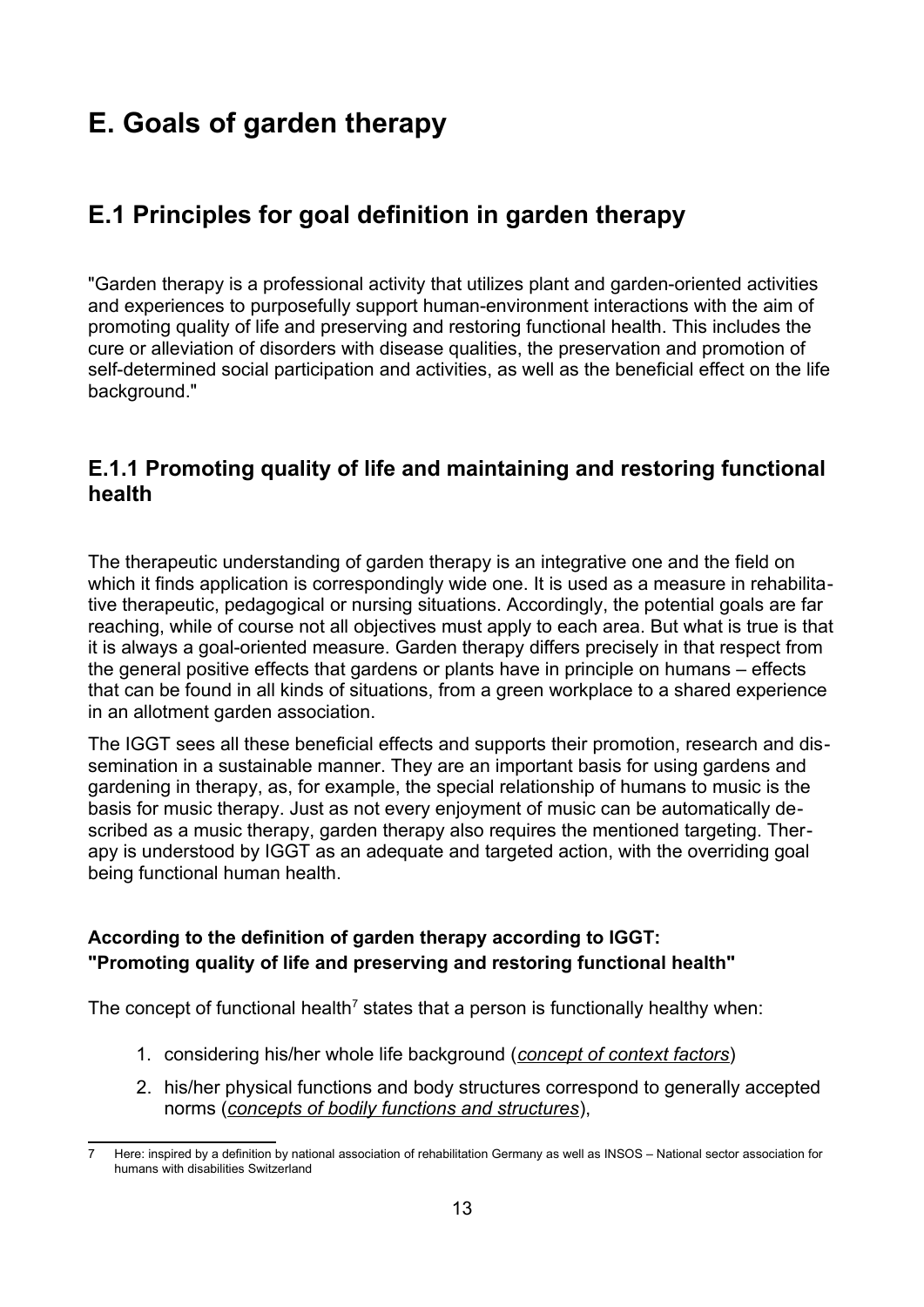- 3. which he/she is able to do as it is expected from a person without a health problem (*concept of activities*)
- 4. that he/she can evolve his/her in all areas of life that are important to him/her, in the manner and extent expected of a person without damage to bodily functions and structures and without activity restrictions. (*concept of participation*)

This concept is related to the ICF (International Classification of Functioning, Disability and Health<sup>[8](#page-13-0)</sup>) by the WHO, which is recognized in all member states of the IGGT. It is thus internationally applicable and a useful basis in the description of garden therapy goals. Correspondingly, this means that garden therapy with its influence can certainly start in different areas of a person's life.

Equally important for garden therapy is the concept of quality of life. A definition of quality of life (WHO) states: "Quality of life is the subjective perception of a person about their place in life in relation to the culture and value systems in which they live and their goals, expectations, standards and concerns<sup>[9](#page-13-1)</sup>." Aside from the abovementioned aspects of functional health, according to IGGT, the subjective assessment of one's own situation by the person concerned is of great importance. Accordingly, for garden therapy offers, these individuals should be included in any goal setting as well as in goal verification. The focus is the self-determination of the affected person and thus the question of which specific effects (activity-related and participation-related) of the respective disorder are of importance to him.

#### **According to the definition of garden therapy according to IGGT: "Cure or alleviation of disorders with disease quality"**

Accordingly, in garden therapy, with the participation of the person concerned, more specific individual goals are defined, for which interventions and therapeutic accompaniment are finally planned.

Example: This could look as follows:

| ICF Domain Problem |                              | <b>Personal Goal</b>                                                                             |
|--------------------|------------------------------|--------------------------------------------------------------------------------------------------|
| <b>b730</b>        | Muscle power functions       | Person wants to be able to work<br>standing up for a defined period of time                      |
| d410               | Changing basic body position |                                                                                                  |
| d920<br>hobby      | Recreation and leisure       | Person wants to be able to pursue his/her<br>(like gardening) self-determinedly and<br>regularly |

<span id="page-13-0"></span><sup>8</sup> WHO is holding the copyright in all ICF language versions, including German. Any reproduction of ICF material and/or use of ICF codes in commercial or non-commercial applications is subject to reprint permission and/or license agreement by WHO

<span id="page-13-1"></span><sup>9</sup> Quoted from Swiss Confederation, Federal Office for Health BAG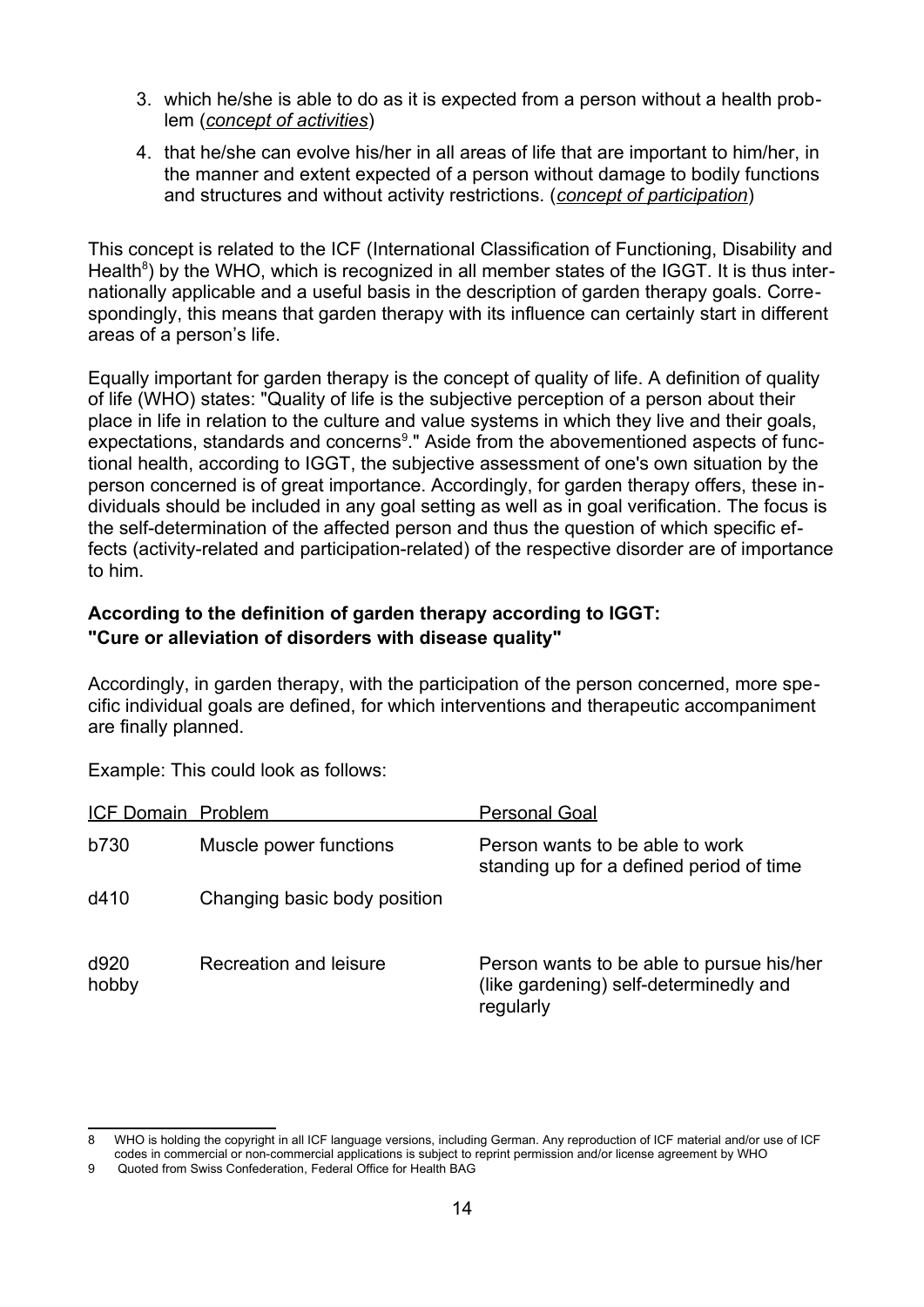Consequently, garden therapy can also act directly on body structures and functions, for example in the form of functional therapy. Such uses of garden therapy, for example, take place in the field of rehabilitation.

#### **According to the definition of garden therapy according to IGGT: "Preservation and Promotion of Self-Determined Social Participation and Activities"**

Garden therapy, however, also expands the focus on the individual possibilities of activities that can be developed from this. And it also plays a role in terms of social inclusion and opportunities for participation. Such accompaniment or intervention with the included objective of improved functional health may, for example, take place in the field of work with disabled people.

Example: This could look as follows:

| <b>ICF Domain Problem</b> |                                   | <b>Personal Goal</b>                         |
|---------------------------|-----------------------------------|----------------------------------------------|
| d730                      | Relating with strangers           | Person wants to start a paid job in order to |
|                           |                                   | pursue independent living                    |
| d840                      | Apprenticeship (work preparation) |                                              |

In this case, garden therapy may have less of an impact on body structures and functions than on areas of activity and participation (e.g., interpersonal factors) or even on the individual's personal background.

#### **According to the definition of garden therapy according to IGGT: "Promoting influence on the personal background"**

Garden therapy can affect functional health by intervening with the contextual factors of a person, be it personal or environmental factors. This can in turn be the case in different ar-eas, such as the old people's welfare<sup>[10](#page-14-1)</sup> or psychiatry. This results in a wide field of possible methods of action.

## <span id="page-14-0"></span>**E.1.2. Implementation of goals – General principles**

As the definition shows, garden therapy is not only directed towards healing or recovery, but also aims at preservation or relief. This entails that it can be specifically about compensation, about maintaining the status or even slowing down a degenerative process. Garden therapy can strive for the prophylactic avoidance of functional restrictions or rather the aggravation or chronification of such a disorder. Thus, it is also an effective measure when it comes to the goal of primary, secondary or tertiary prevention and health promotion. For

<span id="page-14-1"></span><sup>10</sup> Mooney and Nicell ("The importance of exterior environment for Alzheimer residents", Health Care Management Forum (1992)) could for example show that the number of outbreaks of violence in institutions for people with dementia was lower in the ones equipped with a garden than in those without a garden.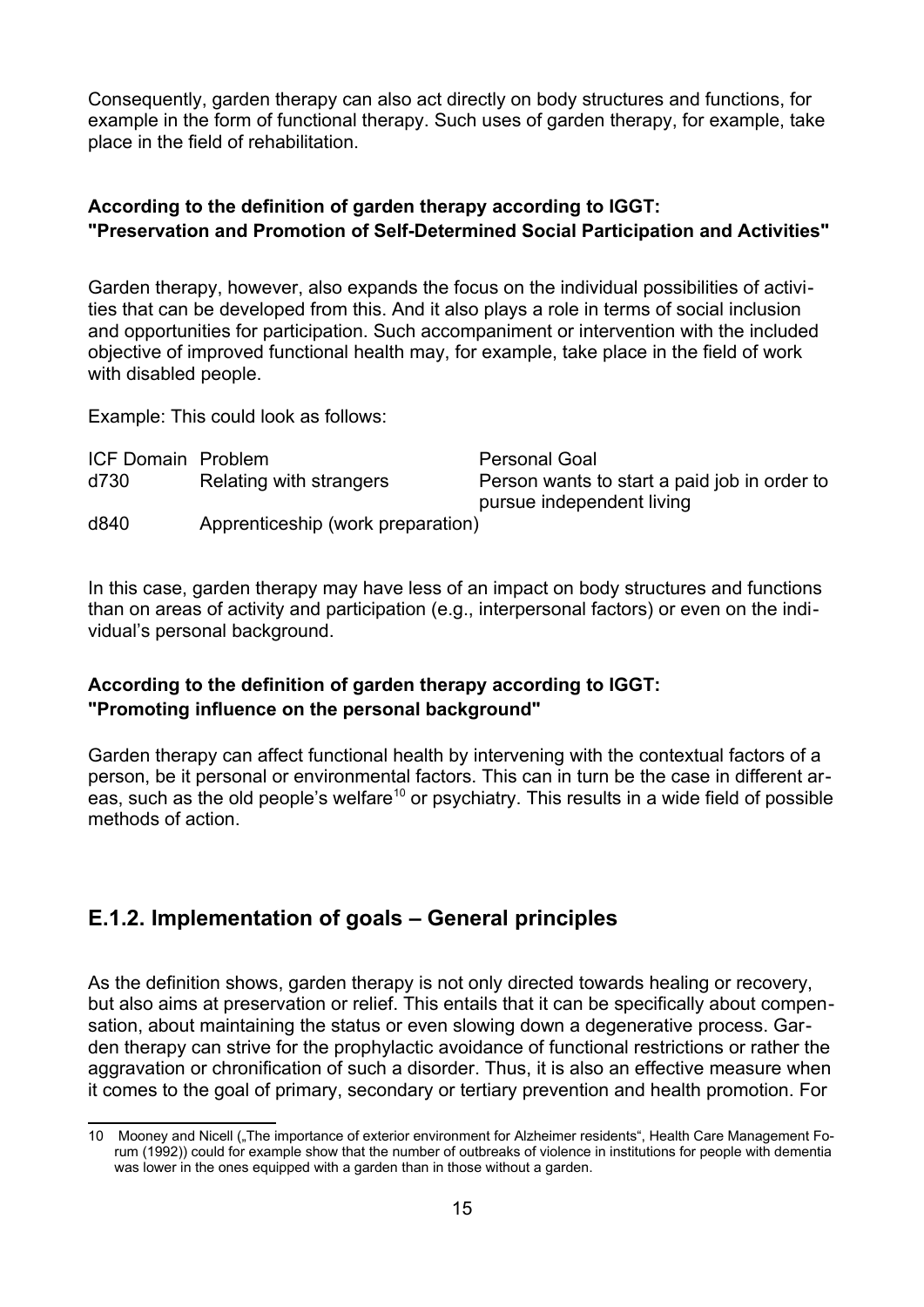reasons of simplification and readability, however, the following part mostly mentions "improvement".

On this basis, in this part we will describe goals which garden therapy aims at. These represent an additional level below the goal level that has already fundamentally been defined. In the specific practice of garden therapy, a further level then arises on which, finally, individual goals are described in relation to the situation and the client.

#### *Example: goal hierarchy and formulation:*

Main goal of garden therapy: Promotion of functional health and life quality

Sub-goal 1. Level: Cure or Relief of disorders with disease-quality

Sub-goal 2. Level: Improvement of activity in the area of mobility/ Improvement of the ability to change body position (d410)

Individual fine-goal: Client/patient wants to be able to stand up independently *→ Accordingly, garden therapy offers can be planned such as standing work at a raisedbed garden.*

*Example: goal hierarchy and formulation:*

Main goal of garden therapy: Promotion of functional health and life quality

Sub-goal 1. Level: Maintenance and Promotion of self-determined social participation and activities

Sub-goal 2. Level: Improvement of the possibilities for participation in the area of social life/improvement in the area of recreation and leisure (d920)

Individual fine-goal: Client/patient regularly wants to participate hobby-oriented meetings (d9204)

*→ Accordingly, garden-therapy offers can be planned such as integration into gardening groups.* 

The following list of goals of this second level is based on the structure and vocabulary of the ICF, knowing that garden therapy is used as an interdisciplinary method in various areas of therapy and health promotion. Often, systems for formulating goals already exist (such as the "activities of daily life" system) that can also be used in the case of garden therapy.

The following list therefore does not claim to be exhaustive, especially in light of the medical progress and the continuous development of garden therapy. Extensions to other aspects not mentioned here are quite plausible. These could be resulting from the practice of garden therapy, or from new research results as well.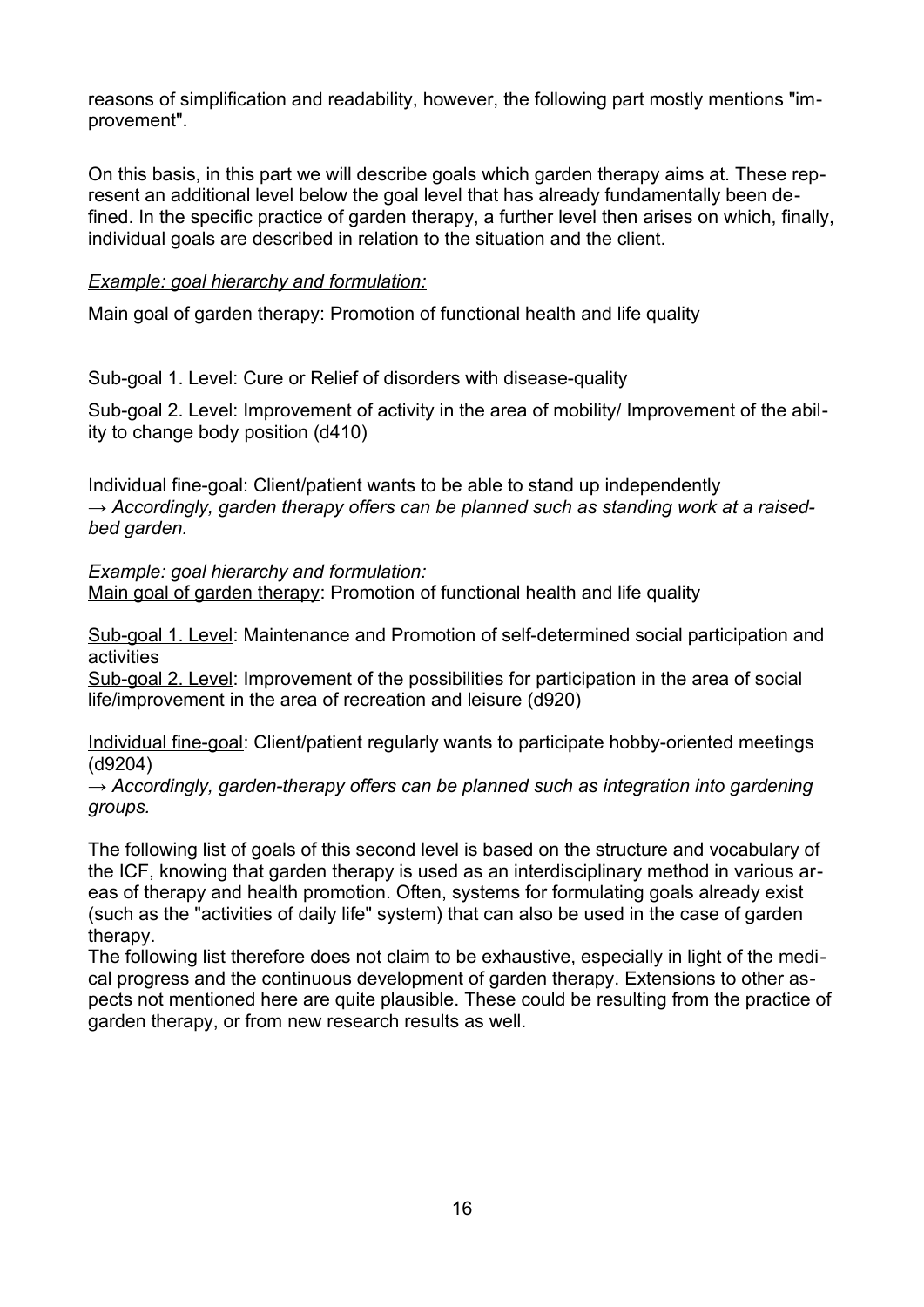# <span id="page-16-1"></span>**E.2 Descriptions of goals**

## <span id="page-16-0"></span>**E.2.1 Goals of garden therapy at the level of body structures and body functions**

#### **From to the definition of garden therapy according to IGGT: "Cure or alleviation of disorders with disease quality"**

Already with reference to the receptive side of garden therapy, the IGGT sees that every environment affects a person and thus has an influence on the development, expression and status of body structures and functions. Thus, as an example, the mere stay in "green surroundings" has a demonstrable influence on the function of the immune system<sup>[11](#page-16-2)</sup>. Likewise, in studies, this pure being in the countryside already shows changes in the area of mental functions, for example of the awareness system<sup>[12](#page-16-3)</sup>. In addition, within this stay one can of course also influence functions and structures by active activities in the garden, for example, with regards to the muscular system or cardiac functions<sup>[13](#page-16-4)</sup>. Thus, through targeted garden therapy interventions, an improvement in these areas can be achieved, whereby the focus is currently put mainly on the following points:

#### **Functions of the joints and bones**

The origins of garden therapy are rooted in the field of work and occupational therapy, and are therefore originally associated with exercise and activity in the countryside<sup>[14](#page-16-5)</sup>. Accordingly, objectives associated with enhancement of corresponding functions are originated in garden therapy<sup>[15](#page-16-6)</sup>. It is thus possible to influence the following directly by means of special activity offers:

- Mobility of joint functions, stability of joint functions, mobility of bone functions (b710 - b720)
- Muscle power functions, muscle tone functions, muscle endurance functions (b730 -740)

<span id="page-16-2"></span><sup>11</sup> Bun Jin Park at al. – Physiological effects of forest recreation in a young conifer forest, Silvia Fennicia (2009) - could prove that the surroundings, here also during a walk, can have a significant effect on various physiological parameters.

<span id="page-16-3"></span><sup>12</sup> Faber Taylor, A. Kuo, F.E., & Sullivan, W.C. (2001). "Coping with ADD: The surprise connection to green play settings". Environment and Behavior, 33(1), 54-77

<span id="page-16-4"></span><sup>13</sup> Everyday tasks such as house- or garden work can demonstrably reduce the risk of cardiovascular diseases, study by the Karolinska University Hospital, Stockholm

<span id="page-16-5"></span><sup>14</sup> Park, Shoemaker and Haub ("Can older gardeners meet the physical activity recommendation through gardening" (2008)) showed for a group of people between the ages of 63 and 86, that with the help of gardening work the improvement of bodily functions was comparable to the improvement associated with an analogous sports program. Additionally the mental performance increased while also other values such as bone density showed better results compared to sporting activities.

<span id="page-16-6"></span><sup>15</sup> Reynolds ("The green gym: An evaluation of a pilot project, Report No." (Oxford Brookes University)(1999)) was able to show that activity in the garden already leads to a strengthening of the cardiac muscle after only a few month. The cardiac performance improved as well.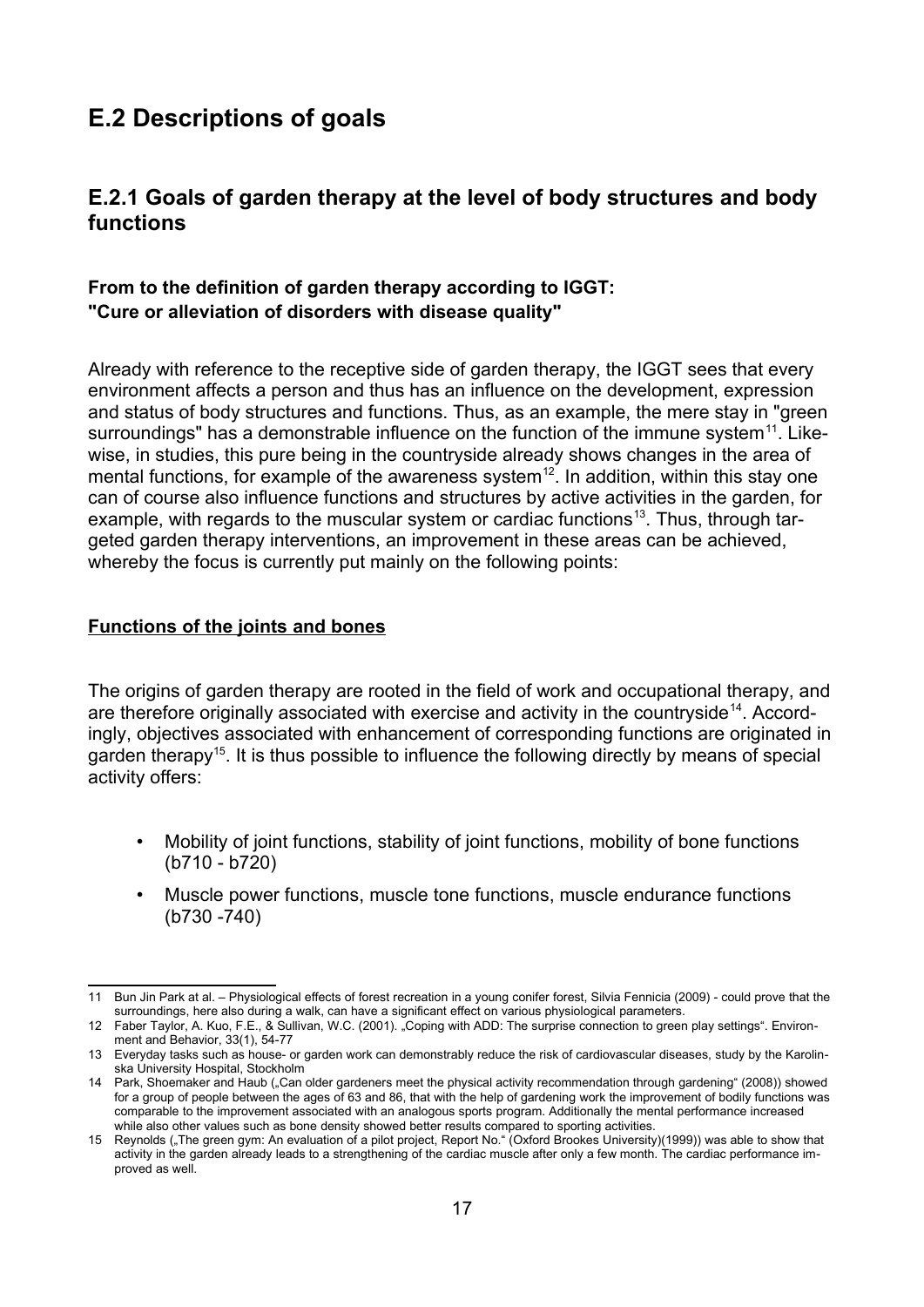- Motor reflex functions, involuntary movement reaction functions and control of voluntary movement functions (b750 - b765)
- Gait pattern functions, Sensations related to muscles and movement functions (b770-b780)

#### **Functions of perception and sensory functions:**

Whether directly in the outer space or even indoors: The use of natural materials offers a very wide variety of interrelated and client-integrated perceptual qualities and thus helps to stimulate and train them. Therefore, possible goals of garden therapy are also improvements in the field of:

- Seeing functions (b210)
- Hearing and vestibular functions (b230 and b235)
- Taste functions (b250)
- Smell functions (b255)
- Proprioceptive functions (b260)
- Touch functions (b265)
- Temperature function (b270)
- Sensitivity to a noxious stimulus (b2703)

#### **Global and specific mental functions**

Garden- and plant-oriented phenomena and objects are also used in garden therapy in order to influence through the sense of perception the temporal as well as the local orientation of a person. Observations that the natural objects used stimulate previous experience and knowledge from the long-term memory, lead to the fact that the improvement of orientation functions are part of garden therapy interactions. In garden therapy, therefore, not only the pure perception is central, but also the (cognitive and emotional) processing and classification of these impressions. Here is also the area of attention performance must be named, which can be promoted by stays in a natural environment<sup>[16](#page-17-0)</sup>. Accordingly, there are garden therapy goals in the areas of:

- Attention (b1400 b1408)
- Orientation (b1140)

<span id="page-17-0"></span><sup>16</sup> Taylor and Kuo ("Children with attention deficit concentrate better after walk in the park" (2008)) showed in a study with 7-12-yearold kids with ADHS that even a twenty-minute walk could have a significant positive effect on their ability to concentrate. They compared this effect to the effect of their usual medicine.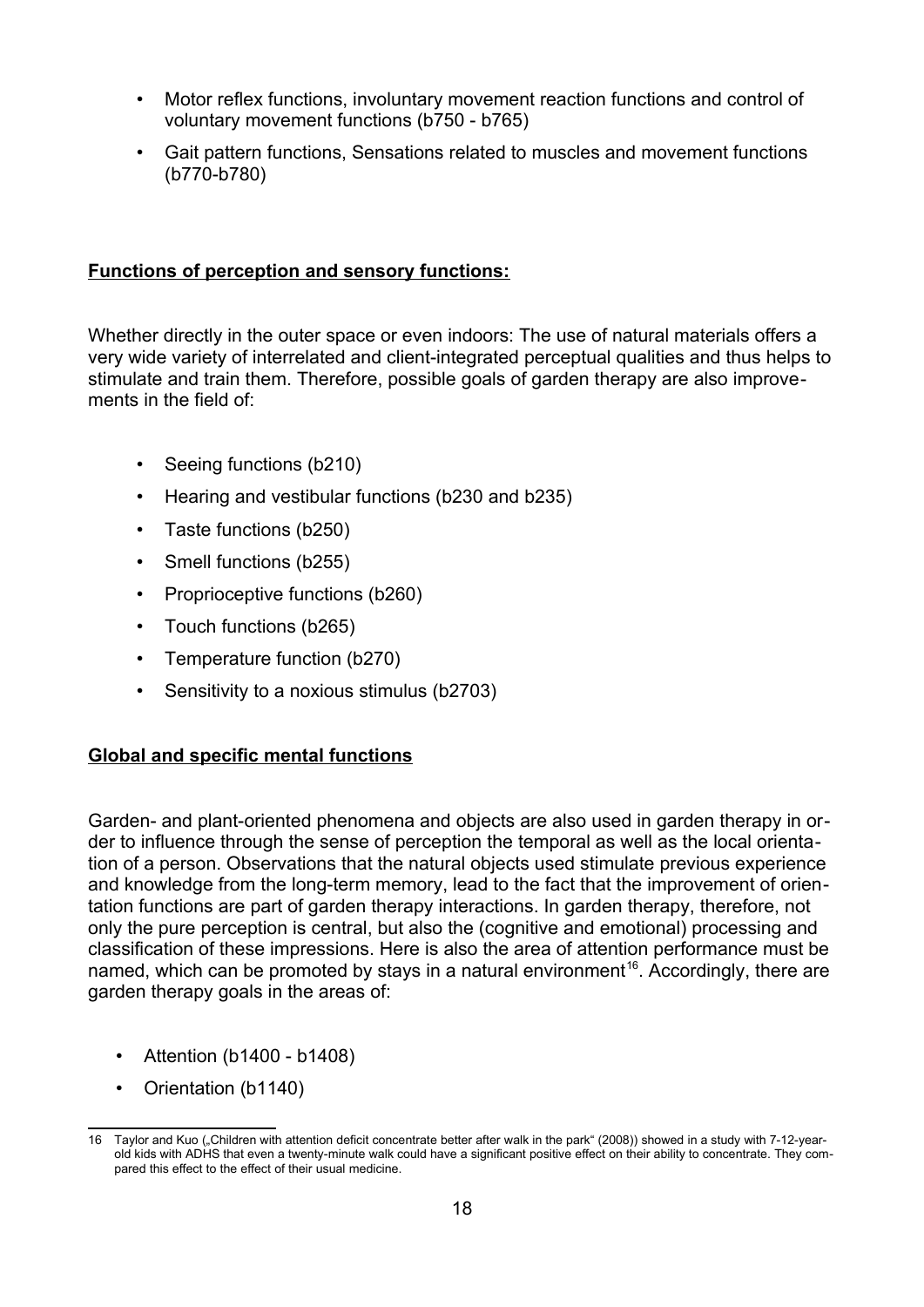The frequent connection between garden therapy and the biography of the individuals to be treated is also the basis for goals in the area of those psychosocial skills that a person acquires over their entire life span. In turn, behavior (doing something - the active side of garden therapy) and experience (perceiving something - the passive side of garden therapy) interact here closely. On experiencing and recognizing the consequences of one's own actions, which can show themselves in assuming responsibility for the garden or the plant, and specifically the guided reflection, there are garden therapy goals with regard to:

- Confidence (b1266)
- Trustworthiness (b1267)
- Energy level (b1300)
- Motivation (b1301)
- Impulse control (b1304)
- Emotional functions (b152)

## <span id="page-18-0"></span>**E.2.2 Goals of garden therapy at the level of activities and the participation**

#### **According to the definition of garden therapy according to IGGT: Preservation and promotion of self-determined social participation and activity**

Only in a small number of cases garden therapy is limited exclusively to the actuating or the passive-perceptive side, but it usually brings both in relation.

Likewise, it does not limit itself to the pure bodily functions, but places them in the life context of a person. The key question is: What does this or that disorder or disability mean, from the point of view of the person concerned, for their individual opportunities for activity and opportunity to participate? Of course, this can refer directly to the garden when it comes to the person (again) wanting to do gardening activities and/or for his/her participation (for example in the allotment garden association). However, the diverse requirements and situations that arise from gardening also ensure that skills acquired there can be transferred to other areas of the person's life<sup>[17](#page-18-1)</sup>. In the social field, for example, practicing mutual consideration in common gardening activities may be important for professional integration.

Thus, through selected and targeted garden therapy interventions, an improvement in these areas can be achieved, currently mainly on:

<span id="page-18-1"></span><sup>17</sup> Park, Shoemaker and Haub ("Can older gardeners meet the physical activity recommendation through gardening" (2008)) showed for a group of people between the ages of 63 and 86, that with the help of gardening work the improvement of bodily functions was comparable to the improvement associated with an analogous sports program. Additionally the mental performance increased while also other values such as bone density showed better results compared to sporting activities.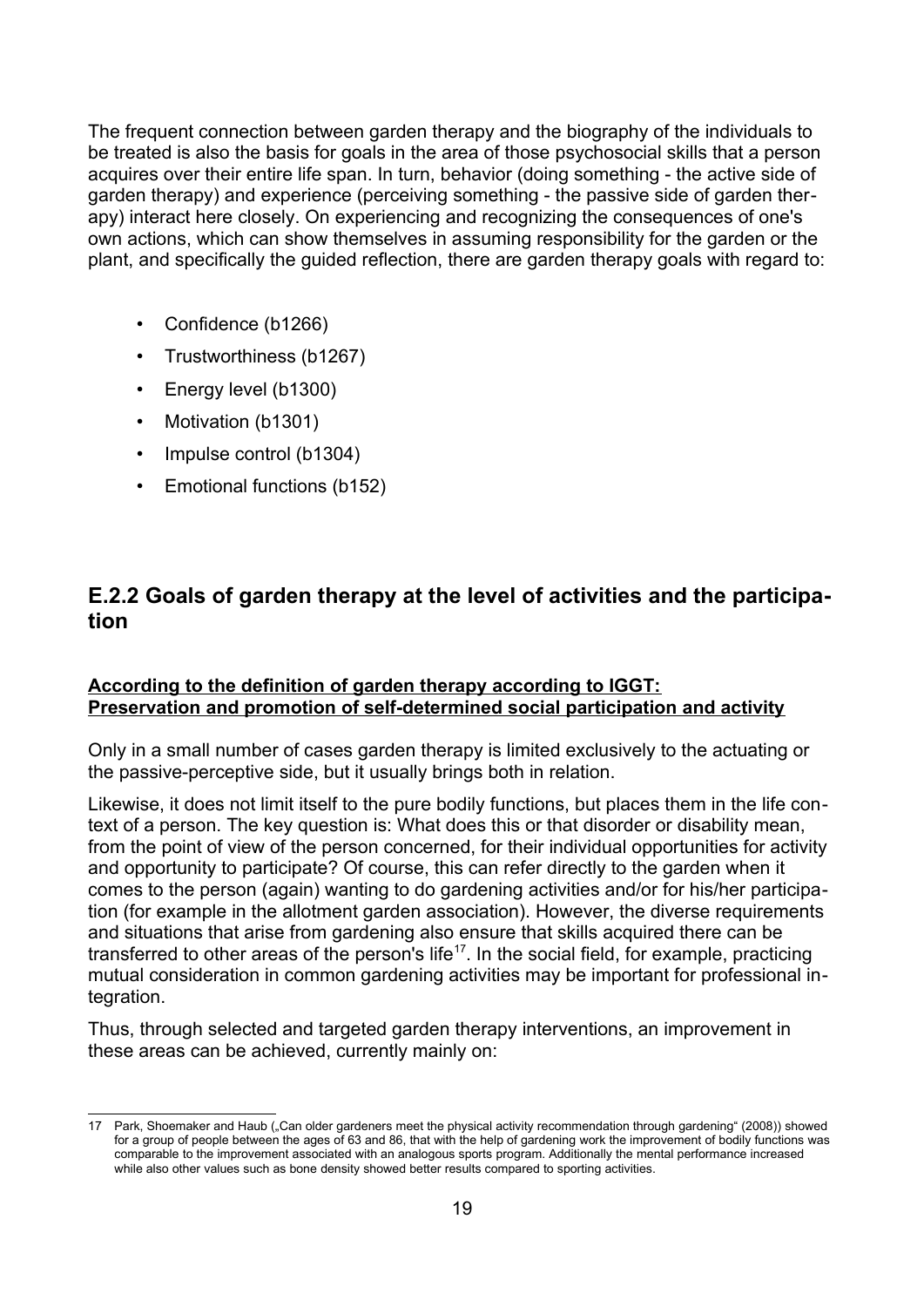#### **Learning and knowledge application**

Also with the topic of activities and participation, the definition of goals begins where the requirement for the person initially appears to be "only" to be there. From the combination of bodily functions of perception, attention and cognitive processing, the activity of learning arises. Therefore, what is often observed merely as "passive participation" is therefore in this sense quite an active form of participation. A suitably manufactured garden setting offers good opportunities at this very level of observant, listening participation, in which knowledge and skills are taught by the garden therapist to suit the abilities of even severely impaired persons. In addition to that, in garden therapy we like to use more sensory stimuli, such as the smell or feel. Goals of garden therapy are therefore improvements in the area of:

- Watching (d110)
- Listening (d115)
- Other purposeful sensing (d120)
- Focusing attention (d160)

But also the subsequent possible application of knowledge through practical implementation is important in garden therapy. First of all, specific situations can be created in which the client can contribute to the presented topics, experiences, opinions or suggestions even without being physically active. Furthermore, with the help of the garden therapist, instructions, explanations and suggestions can be conveved, which help the client to achieve improvements in the area of elementary learning<sup>[18](#page-19-0)</sup>. This is reflected in the intended abilities of:

- Copying (d130)
- Rehearsing (d135)
- Acquiring basic skills (d1550)
- Acquiring complex skills (d1551)
- Solving problems (d175)
- Making decisions (d177)

#### **General tasks and requirements**

If the person is able to carry out simpler tasks in practice, such as planting plants, creating smaller arrangements, etc., the range of possible activities and the associated goals is ex-panded once again. Thus, in garden therapy, the requirement of tasks can be raised<sup>[19](#page-19-1)</sup>. Accordingly, the goal then about improvement in the area of:

- Undertaking a single task and multiple tasks (d210/d220)
- Carrying out daily routine (d230)
- Handling stress and other psychological demands (d240)

<span id="page-19-0"></span><sup>18</sup> Raanaas et al. "Benefits of indoor plants on attention capacity in an office setting", Journal of Environmental Psychology (2011)) studied if the mere existence of flowers can have an influence on the memory capacity of pupils und could show a similar result as Shibata and Szuzuki ("Effects of indoor plant on creative task performance and mood", Scandinavian Journal of Psychology (2004)) who described the same effect for creative performances.

<span id="page-19-1"></span><sup>19</sup> Grahn et al. ("Outdoors at daycare", Stad och Land (1997)) were able to show that a day trip in a natural surrounding can already improve the motoric abilities of children, which shows that the setting of garden therapy is very suitable for such tasks.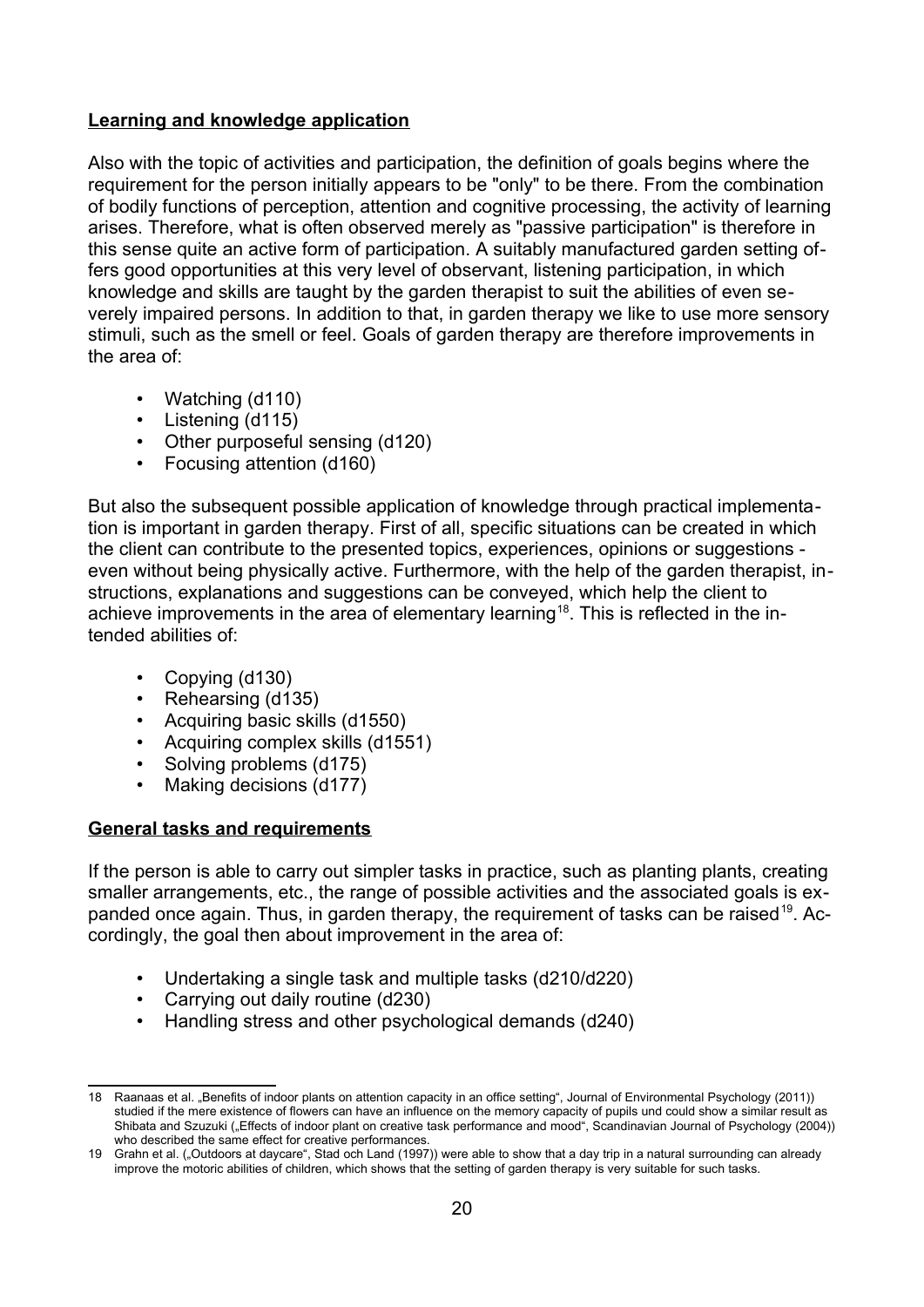#### **Communication**

The different manifestations of human communication are also content and goal in garden therapy. Be it the understanding of instructions in horticultural tasks, the communication within a garden group about possible procedures or the correct signage of plants and the labeling of seed boxes, in garden therapy there are enough examples for verbal and nonverbal communication requirements. In addition, many garden therapy units have a the-matic focus<sup>[20](#page-20-0)</sup>. For this purpose, a lot of information is exchanged, both verbally expressed, as well as by means of different media (for example garden books), so that goals are definable, like improvement of abilities in the area of:

- Speaking (d330)
- Producing nonverbal messages (d335)
- Communicating with receiving spoken/nonverbal messages (d310-315)
- Communicating with receiving nonverbal messages (d3150-3159)
- Starting/sustaining/ending a conversation, conversing with one person/with many people (d3500-d3504)
- Discussion (d355)
- Communicating producing (d330-d349)
- Speaking/nonverbal

#### **Mobility**

Almost any kind of garden therapy offer has defined mobility requirements, such as the ability to sit (in a wheelchair). In many situations of garden therapy not only individual plants, but whole gardens, garden parts, greenhouses, complete plant cultures can be the central medium. This again requires special skills in the field of mobility. The greenhouse and therapy garden workplaces, for example, offer activities in a variety of ways that have to be performed while sitting (potting) squatting (planting flowers), kneeling (pulling weeds), bending (care on the raised bed), standing (sorting in the greenhouse) or walking (pouring with a hose). The following motoric requirements, and therefore also target directions, are consequently present in the garden therapy:

- Changing and maintaining body position (d410-d429)
- Maintaining a body position (d415)
- Walking (d420)

Aside from these basic abilities to position the body, finally concrete activities and actions are at the center of many garden therapy offers. In addition, there is the use of tools, such as scissors, shovels or spades, which place particular demands on the lower and upper extremities. Thus, there are opportunities for support in this area and improvements can be made in terms of the following skills:

- Lifting and carrying objects (d430-d449)
- Lifting (d4300)
- Carrying in the hands (d4301)
- Moving objects with lower extremities (d435)
- Fine hand use (d440)
- Picking up/grasping/manipulating/releasing (d4400-d4403)

<span id="page-20-0"></span><sup>20</sup> These can be seasonable topics as well as plant-related ones (for example elder)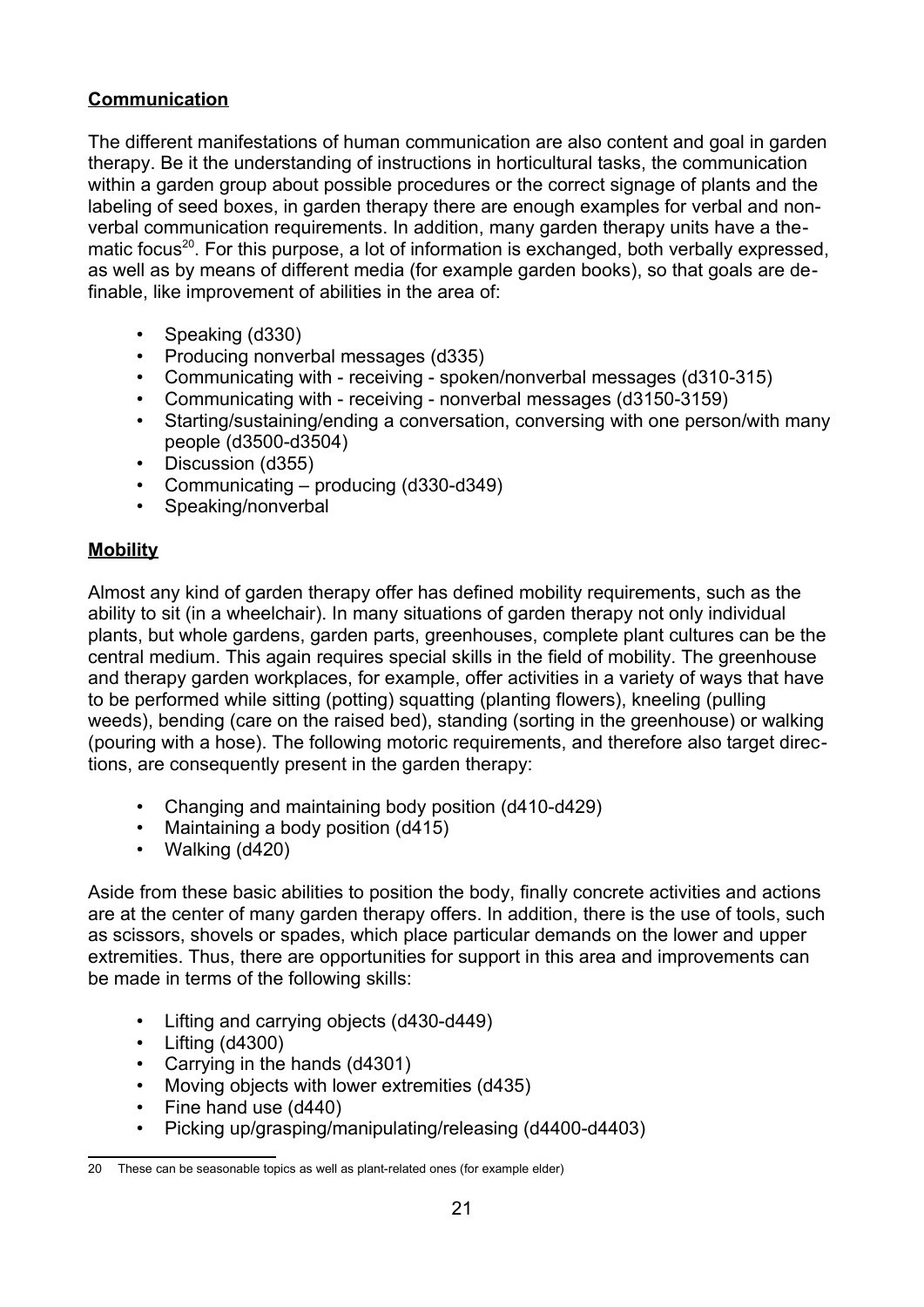• Hand and Arm Use (d445)

The activities within garden therapy also require, in a specific way, the ability to move on different surfaces, like pavement, meadow or field. From these requirements, the targeted use of a garden therapist opens up opportunities to achieve improvements in terms of the following abilities:

- Walking and moving (d450-d469)
- Moving around in different locations (d460)

#### **Self-sufficiency**

A generally important therapeutic goal is the greatest possible self-sufficiency and thus the transfer of acquired knowledge into the daily life of the client/patient. The garden is a very familiar medium for many people. In garden therapy learned and experienced situations therefore often directly affect their everyday life. But even if this direct connection is not given, they can equally well be transferred to a corresponding everyday situation. Goals are therefore also improved skills in the field of:

- Washing oneself (d510)
- Dressing (d540)
- Drinking (d560)

#### **Domestic life**

In addition to the basic areas of self-sufficiency mentioned here, coping with more specific everyday tasks can also be a garden therapy goal. Therefore, activities are in the center of garden therapy offers repeatedly, which are of importance for housekeeping. There are close connections here. Thus, it is also possible to formulate goals that are associated with improvements in the following skills.

- Preparing simple meals (d6300)
- Cleaning cooking area and utensils (d6401)
- Maintaining domestic appliances (d6502)
- Taking care of plants, indoors and outdoors (d6505)

#### **Interpersonal interactions and relationships**

But not only in the fulfillment of such activities is the potential of garden therapy, but in communal action itself<sup>[21](#page-21-0)</sup>. As a special feature of the garden therapy being responsible for a plant, a culture, a greenhouse or just a garden has already been presented. This may allow the person to experience some form of involvement and participation through the control of such a complex system. Beyond this human-nature interaction, however, such situations can also be used to learn, train and improve abilities that are of importance for interaction, for example with other group members. In a communal action the garden-therapeutic situation requires and trains general abilities such as:

• Basic interpersonal interactions (d710)

<span id="page-21-0"></span><sup>21</sup> Jarrot, Kwack and Relf ("An observational assessment of a dementia-specific horticultural therapy program", Hort Technology (2002)) showed, that short horticultural activities could influence people with dementia in a way that "productive activities" and social behavior increase significantly while negative behavior decreases to the same extent.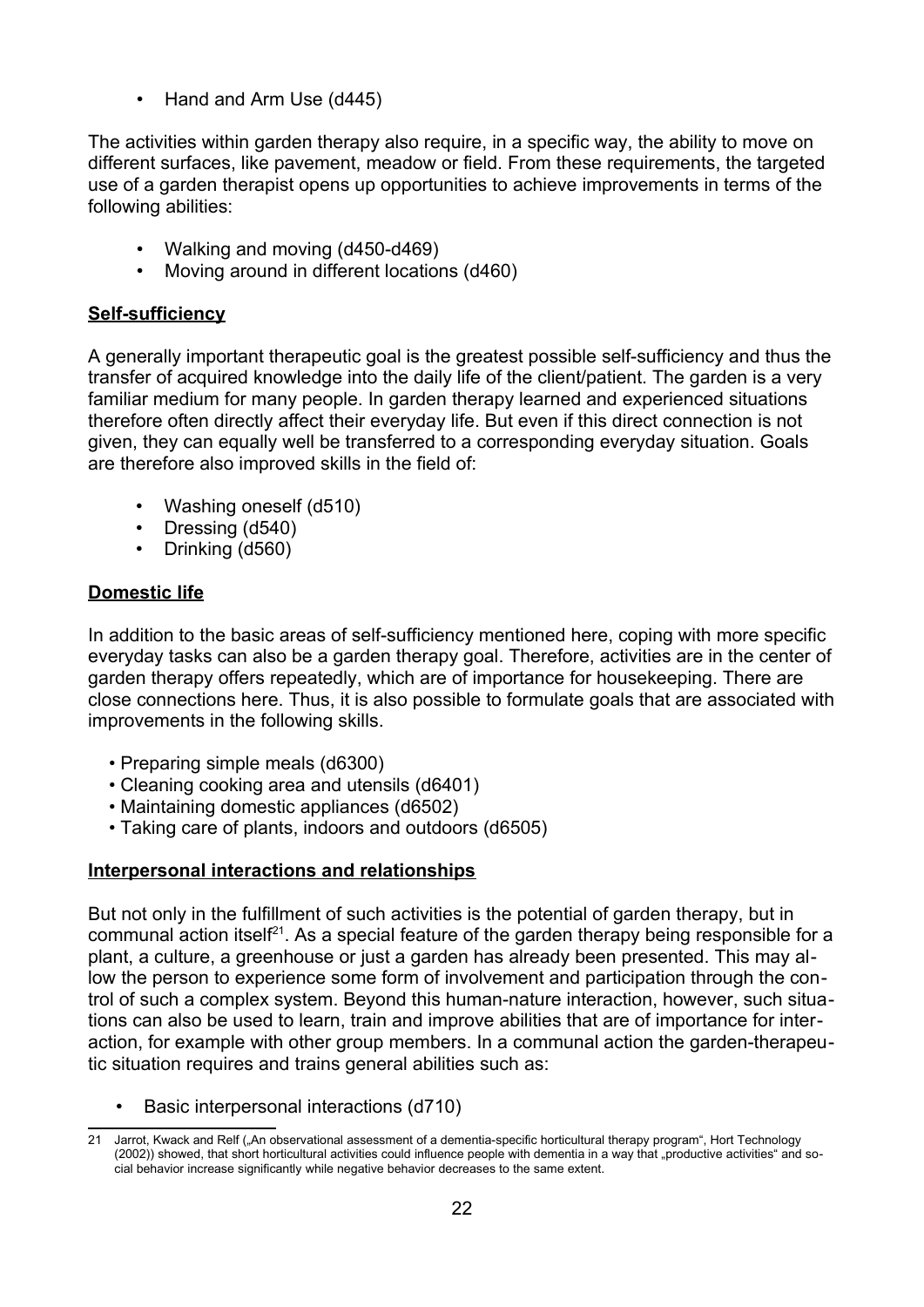- Complex interpersonal interactions (d720)
- Relating with strangers (d730)

#### **Important areas of life**

Many gardening therapies are organized in such a way that they largely meet the requirements of a normal paid job or lead towards it. Work in a garden as well as general agricultural activities represent something of a primeval form of work. They require the necessary basic skills<sup>[22](#page-22-0)</sup>, such as speed of work, quality, perseverance, punctuality, ability to change, etc. It is therefore well suited for an introduction to a work situation as a goal. The aim of garden therapy is accordingly also the:

- Apprenticeship (work preparation) (d840)
- Remunerative employment (d850)

#### **Community life**

In addition to the (re-) start of a paid activity, the ability of a meaningful leisure activity is equally important for a garden therapy goal definition. This aspect is, from the point of view of social inclusion, a significant part of the pursuit of functional health. Related to this is in the field of garden therapy, the playful and creative use of the medium of plant, garden and nature. The individual garden themes are therefore processed in garden therapy in a variety of ways, playful (for example, plant memory) artisanal (make arrangements and pictures) or in the implementation of plant care. Thereby, it is important to note that the care of plants and gardens is one of the most important leisure activities in Germany<sup>[23](#page-22-1)</sup> and corresponds to the everyday life of the participating persons. Thus, garden therapy aims the improvement of the client in the following areas of life:

- Recreation and leisure (d920)
- Play (d9200)
- Crafts (d9203)
- Hobbies (d9204)

Note: The objectives of activities and participation mentioned here are a part of the excerpt that, as mentioned above, can be applied to other areas of this chapter.

<span id="page-22-0"></span><sup>22</sup> Based on the circle of work ability by C. Haerlin by Cumming & Cumming 1962 – other aspects of this circle, like social skills are situated elsewhere in this model.

<span id="page-22-1"></span><sup>23</sup> See BAT- Freizeitmonitor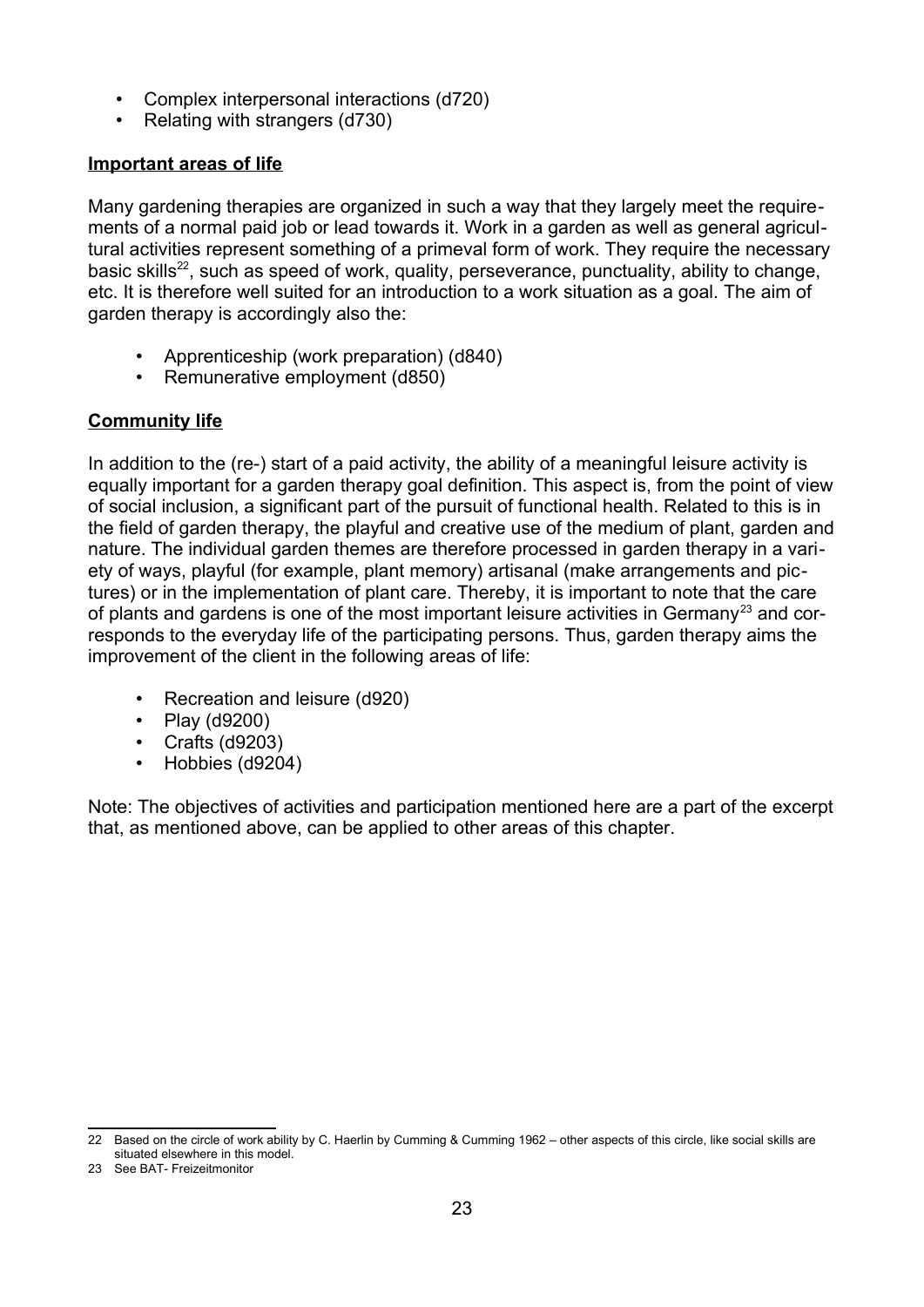# <span id="page-23-2"></span>**E.3 Goals of garden therapy at the level of contextual factors**

#### **By definition: garden therapy as a stimulating effect on the life background**

Garden therapy defines its functioning on the basis of human interactions with their natural environment. The quality of these interactions is accordingly seen as a significant factor for the experienced state of health. Therefore, the environment, or the "context" from the per-spective of garden therapy always has a special meaning<sup>[24](#page-23-3)</sup>. In the ICF too, environmental factors are named as impact factors. These are listed as circumstances that can have both an obstructing and promoting effect on the quality of life and the participation of disabled or sick people. One task of (garden) therapy is therefore to identify where such an environmental factor, disabling or beneficial, exists. However, as a therapeutic intervention, the IGGT can also be seen as an improvement or maintenance of such contextual factors $^{25}$  $^{25}$  $^{25}$ .

## <span id="page-23-1"></span>**E.3.1 Environmental factors**

This, of course, means first of all that barriers have to be reduced, both in the therapy situation and (if possible) in the everyday life of the person. The goal of removing barriers is usually pursued by garden therapy in two ways. First of all, the possibility of active gardening can be supported by means of customized devices and aids. In addition, by means of an adjusted garden and open space design (for example: Raised-bed building) one can respond to that.

Accordingly in the special focus of garden therapy are:

- Products and technology for personal use in daily living/ Products and technology for personal indoor and outdoor mobility and transportation/ Products and technology for culture, recreation and sport (e115 / e120 / e140)
- Design, construction and building products and technology of buildings for public use/ Products and technology of land development (e150/e160)

## <span id="page-23-0"></span>**E.3.2 Personal factors**

As contextual factors, however, besides these environmental factors there are also socalled personal factors. These are qualities that a person still brings with him/her aside from the specific disorder or disability and that can also have a beneficial or adverse effect on the state of health. According to the present concept of garden therapy, the IGGT takes the view that already the development and the existence of such personal characteristics

<span id="page-23-3"></span><sup>24</sup> Bell et al. "Neighborhood greenness and 2 year changes in body mass index of children and youth", American Journal of Preventive Medicine (2008)) accompanied thousands of children over the years and showed that there is a direct link between a green environment and the BMI. Maas et al. ("Morbidity is related to a green living environment", Journal of Epidemiology and Community Health (2009)) could show with the help of 400.000 medical records that there is a direct link between a green living environment and several illnesses.

<span id="page-23-4"></span><sup>25</sup> Sandra Whitehouse et al. ("Evaluating a children's hospital garden environment", Journal of Environmental Psychology (2011)) for example were able to show that green hospitals a result in fewer signs of fear with the visitors.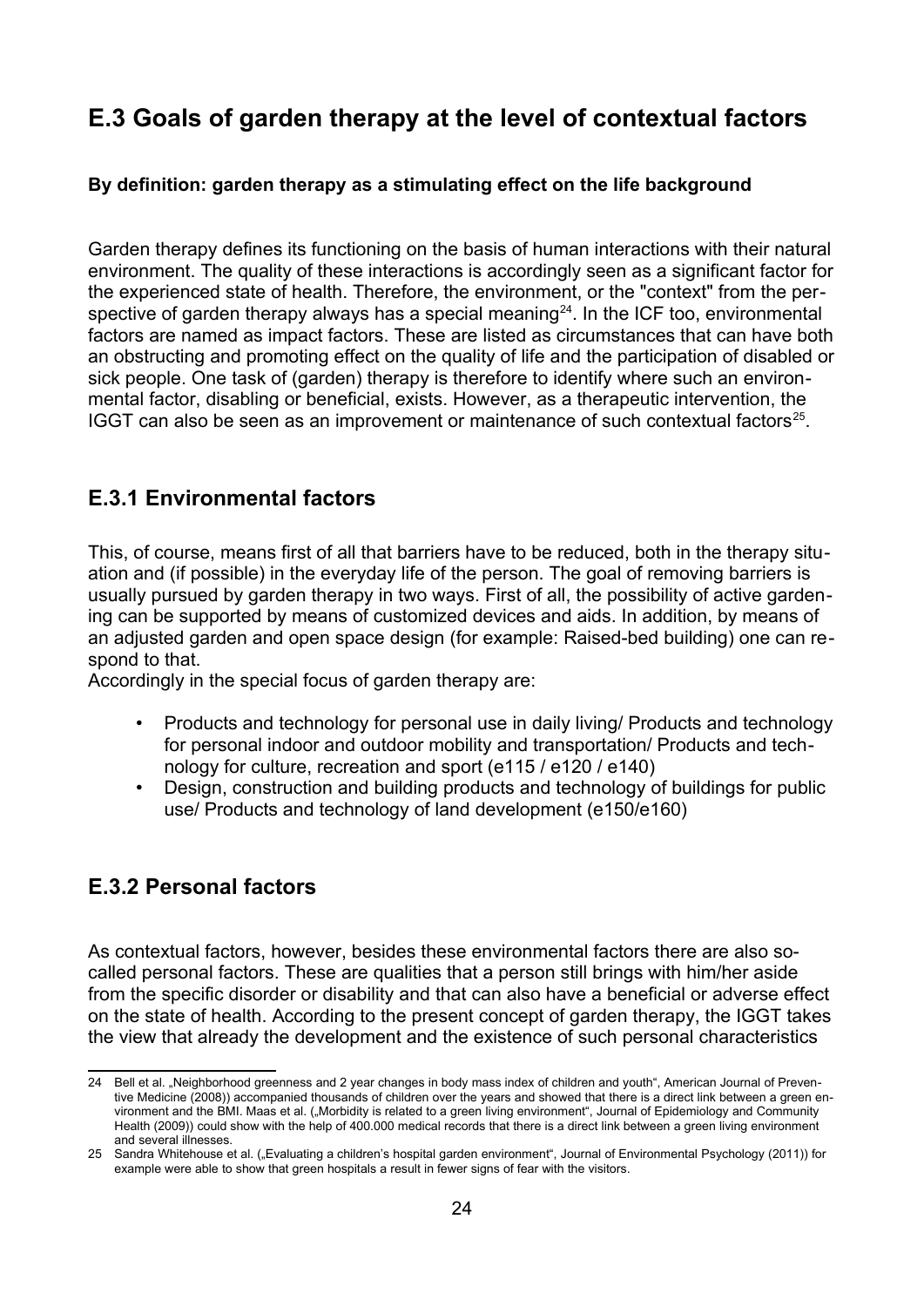are also influenced by the interaction with the natural environment (see the chapter on human image in this concept). Therefore, if a person is also a product of this biographical human-nature interaction, this also means that it can be specifically acted upon by these interactions. While some of the relevant personal factors may be genetically conditioned (gender) otherwise unchangeable (age), others may arise and evolve in the context of daily life, and thus may be influenced.

It is precisely these personal factors that have as personal contextual factors an important influence on the specific self-perceived impairment, which results from a person's disease/disorder within the life practice. Garden therapy is therefore not only aimed at eliminating or compensating for disturbances in the sense of bodily functions, possibilities for activity or greatest possible participation, but may also have an effect on the client's living environment, as well as selectively strengthen personal resources. With the personal factors it is possible to influence the extra-therapeutic area of a person's life. Thereby, mostly properties like the following ones are important<sup>[26](#page-24-1)</sup> for a goal definition:

- Lifestyle and habits
- General patterns of behavior
- Coping mechanisms
- Character traits

## <span id="page-24-0"></span>**E.3.3 Lifestyle, habits and general patterns of behavior**

In terms of lifestyle, for example, the production of one's own food, direct access to a conscious and healthy diet or even the joy of exercise and activity are of particular importance for dealing with many diseases. Accordingly, garden therapy programs can be used pro-moting this<sup>[27](#page-24-2)</sup> - In addition to the diet, this lifestyle-related activities include areas such as exercise and increased outdoors and sunlight exposure. One goal may also be to recognize one's own patterns of behavior through garden therapy and possibly influence the latter. According to IGGT understanding, active gardening is a role behavior in which the person within the system of nature not only occupies a passive, but an active nurturing and preserving role. To experience and practice this positive role behavior in garden therapy can be one of the goals of garden therapy.

#### **Coping styles and character traits**

In addition to the described general patterns of behavior and lifestyle, it may also be thCoping styles and character traitse goal of garden therapy to allow a translation to on the specific challenges of a particular disorder or disability based on these situations. Thus, one goal of garden therapy may be to work out together how one responded to certain situations so far, as well as how to practice new methods. This also applies to the precise emphasis on existing resources. Accordingly, positive characteristics are also described as counter patterns for describing disorders. These should be discovered, introduced and worked out more intensively by the persons involved during their work in garden therapy<sup>28</sup>.

<span id="page-24-1"></span><sup>26</sup> These personal factors are, as mentioned above, an integral part of functional health and therefore of IGGT as well. Even though it is not defined within the concept yet. The garden therapy concept is currently (Summer 2018) oriented towards the current classification of the ICF working group (i. a. assisted by DSGMP (Deutsche Gesellschaft für Sozialmedizin und Prävention), MDK, Deutsche Rentenversicherung (DRV) or Bundesarbeitsgemeinschaft Rehabilitation (BAR)

<span id="page-24-2"></span><sup>27</sup> McAleese and Rankin ("Garden based nutrition education affects fruit and vegetable consumption in sixth grade adolescents", Journal of the American Dietetic Association (2010)) could show that a permanent change in lifestyle of children (diet etc.) could not be changed by corresponding teaching content, but by accompanying garden work.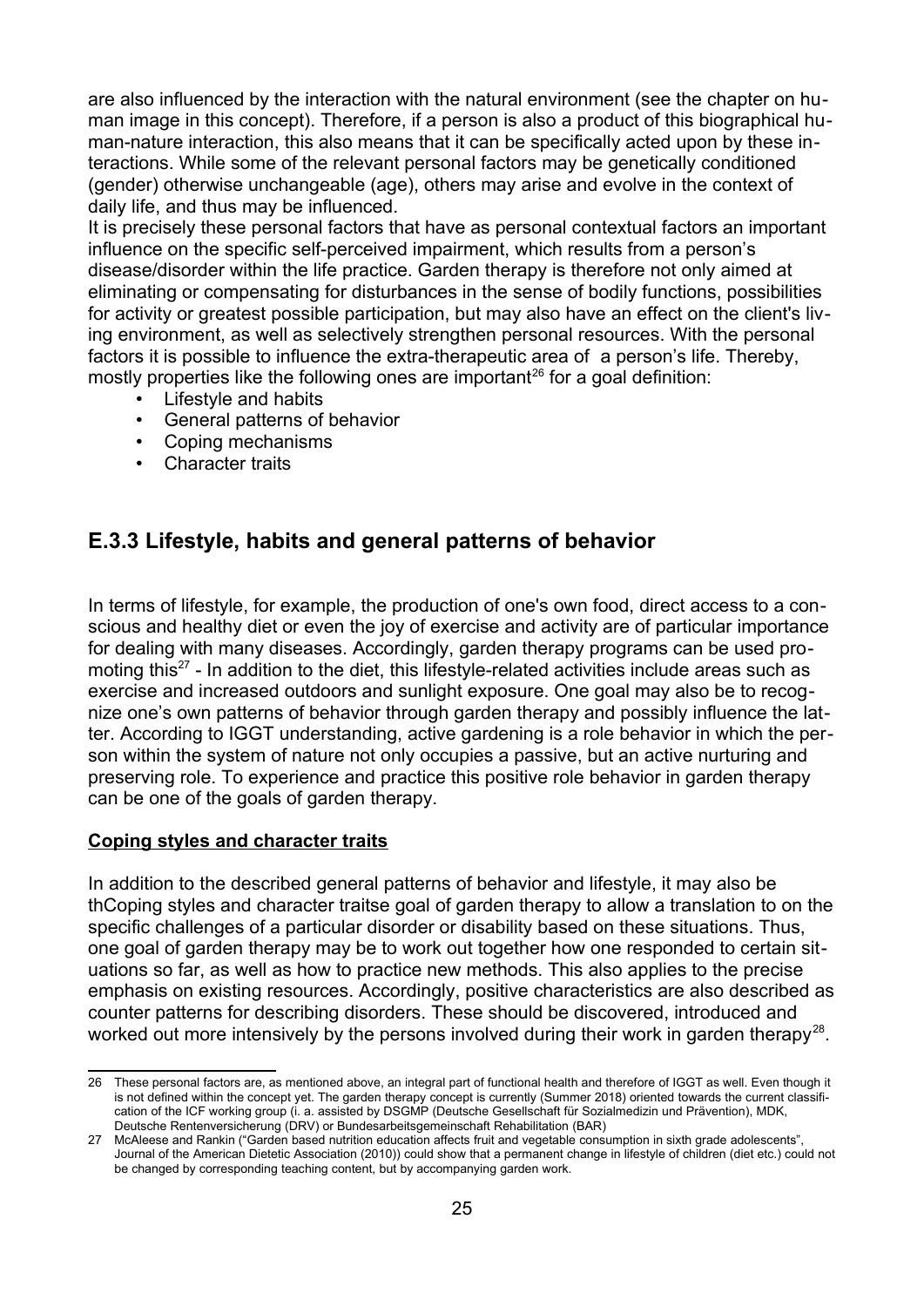The human-nature interactions in the garden should thus be transferred as a model to the everyday life - and affect functional health while promoting experience.

"If you want to be happy for a lifetime, then become a gardener" states a well-known Chinese saying that is frequently quoted and emphasizes this experience.

<sup>28</sup> This consists oft he following character traits: Wisdom and knowledge (in this context specifically creativity, originality, ingenuity, curiosity, eagerness to learn), courage (here especially stamina and persistence) love/humanity (here especially bonding capacity and friendliness), justice (especially fairness, team spirit), moderation (especially self control and content) spirituality and transcendence (here sense of beauty, reverence, optimism and gratitude) (Peterson and Seligmann (2004))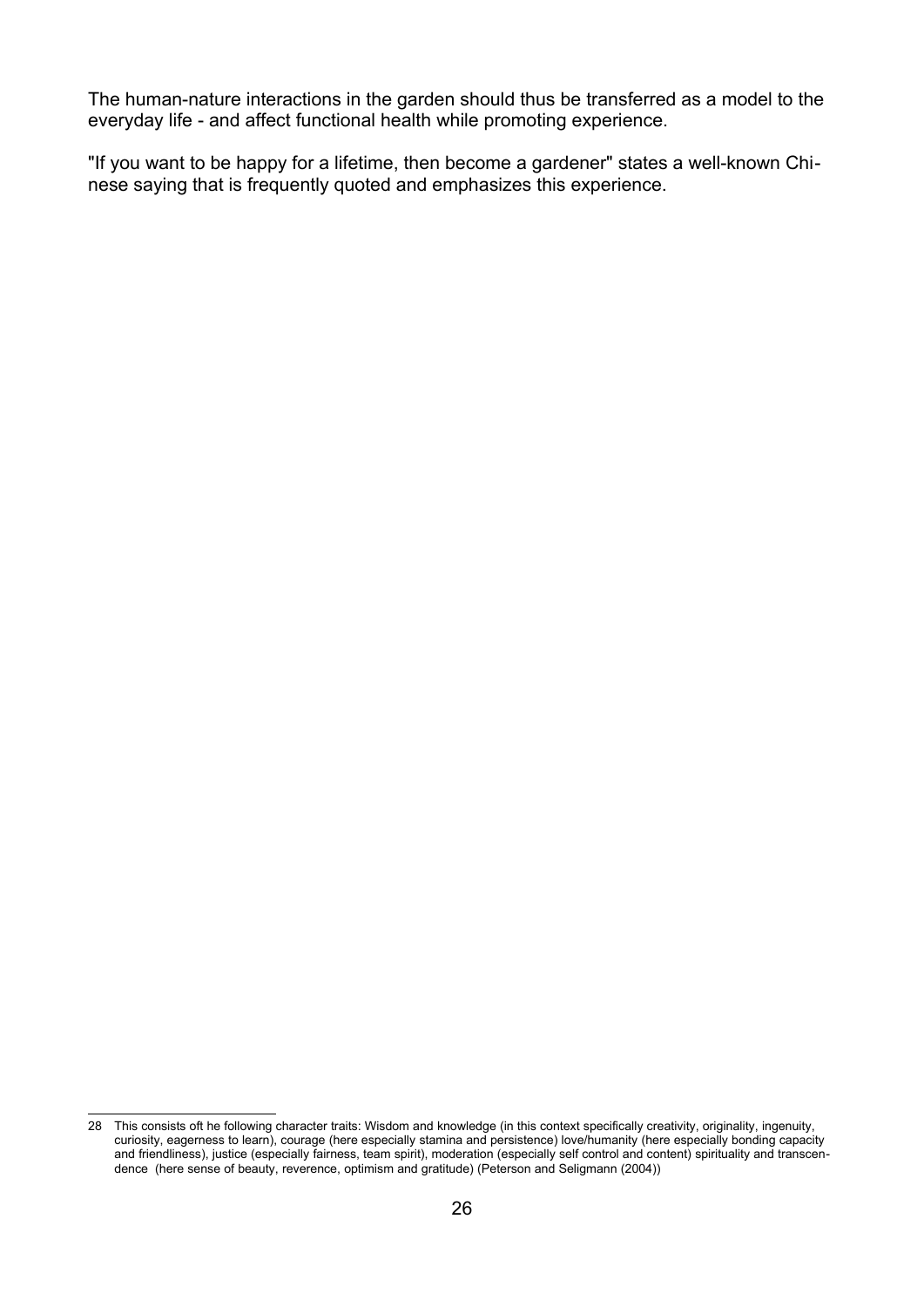# <span id="page-26-0"></span>**F. Methods of garden therapy**

The declared basis of garden therapy is the special and as positive recognized influence of human encounter with nature. In this sense, garden therapy is a nature-based interaction and there are close connections to similar approaches, as they are summarized by the term "Green Care".

Accordingly, garden therapy refers to the active interaction of the client with a section of the natural environment suitable for him in his situation, starting from the plant as a central medium.

This section may therefore relate to natural situations (e.g. landscape experience, images of home) or natural phenomena (e.g. weather), as well as specially designed situations (e.g. floral arrangements, flower beds, home gardens). At the same time individual plants may be in the center.

The interaction itself is both receptive, as well as actively acting - always aligned with the goals, abilities and needs of the client. The context in which this can take place is also broadly encompassing pedagogical, rehabilitative or nursing settings.

Garden therapy thus takes place in various health care facilities. Important areas include for now:

- Medical rehabilitation (orthopedic, neurological, cardiac etc.)
- Vocational rehabilitation
- Psychiatry, psychosomatics, addictions
- Institutions for the elderly (inpatient care, day care, ambulatory care, palliative treatments)
- Workshops for disabled people
- Prison
- Pediatrics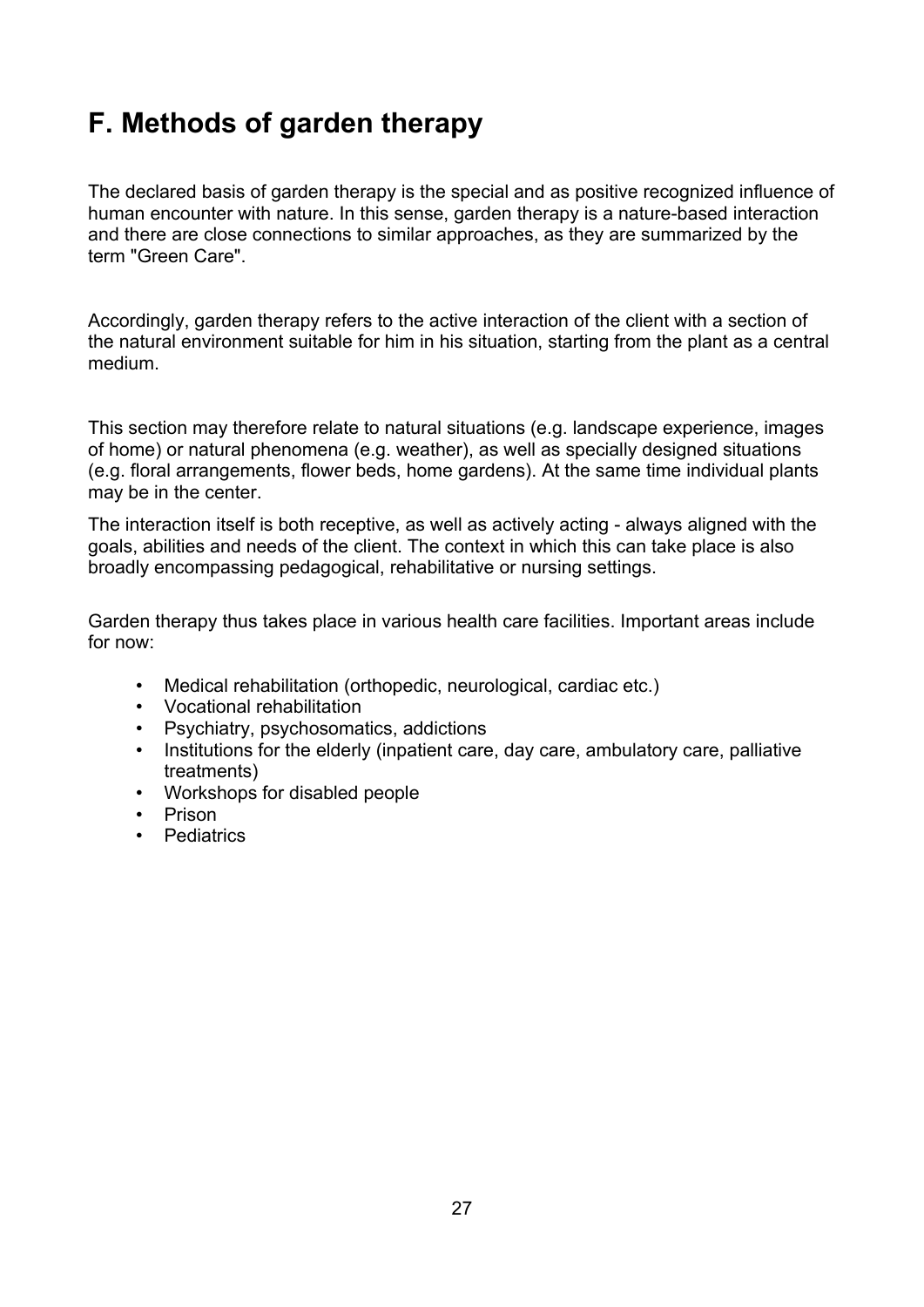## <span id="page-27-2"></span>**F.1 Methods, techniques, means and modes**

Methods within this concept are perceived as planned procedures for achieving a goal; they consist of interlinked approaches on theories and human images (appropriate elements from methods of health medicine, nursing and social sciences, extracurricular education, etc.). A method may include its own terminology. In the conceptual foundation of garden therapy, one should build on a profound psychological empirical theory<sup>[29](#page-27-3)</sup>. The success of contact and relationship is one of the indispensable functions of therapeutic action.

## <span id="page-27-1"></span>**F.1.1 Techniques**

For practical implementation certain techniques are used to structure the work. Again, garden therapy uses different approaches. It uses the techniques that promise the best results in terms of personality, diagnosis and goal. They are constantly being supplemented and developed.

Decisive is not the technique itself, but the quality of the application: The type of contact determines the success of garden therapy treatments. Garden therapy is interdisciplinary and multidisciplinary. Garden therapy uses different techniques and methods that can also be combined with each other. Techniques are thereby therapeutic structuring instruments within the methodological framework, e. g.:

- Role reversal
- Identification
- Confrontation, sensitization
- Reflection
- Amplification (enlargement)
- Interpretation

They may be combined with stretching exercises, movement techniques, perceptual exercises, improvisational exercises, mindfulness practice, interaction exercises, breathing techniques, relaxation techniques, etc.

## <span id="page-27-0"></span>**F.1.2 Means**

Similarly, garden therapy uses various mediums and means (machines, tools, pictures, plant material, etc.) for implementation and as an information carrier.

<span id="page-27-3"></span><sup>29</sup> Grawe extracted on the basis of a meta-analysis of over 800 therapy methods the general ways of acting of therapeutic events. These are: resource activation, assisted problem solving, problem updating, therapeutic explanation, therapeutic relationship. The quality oft he relationship between psychotherapist and client adds significantly to the result of therapy (Grawe 1994)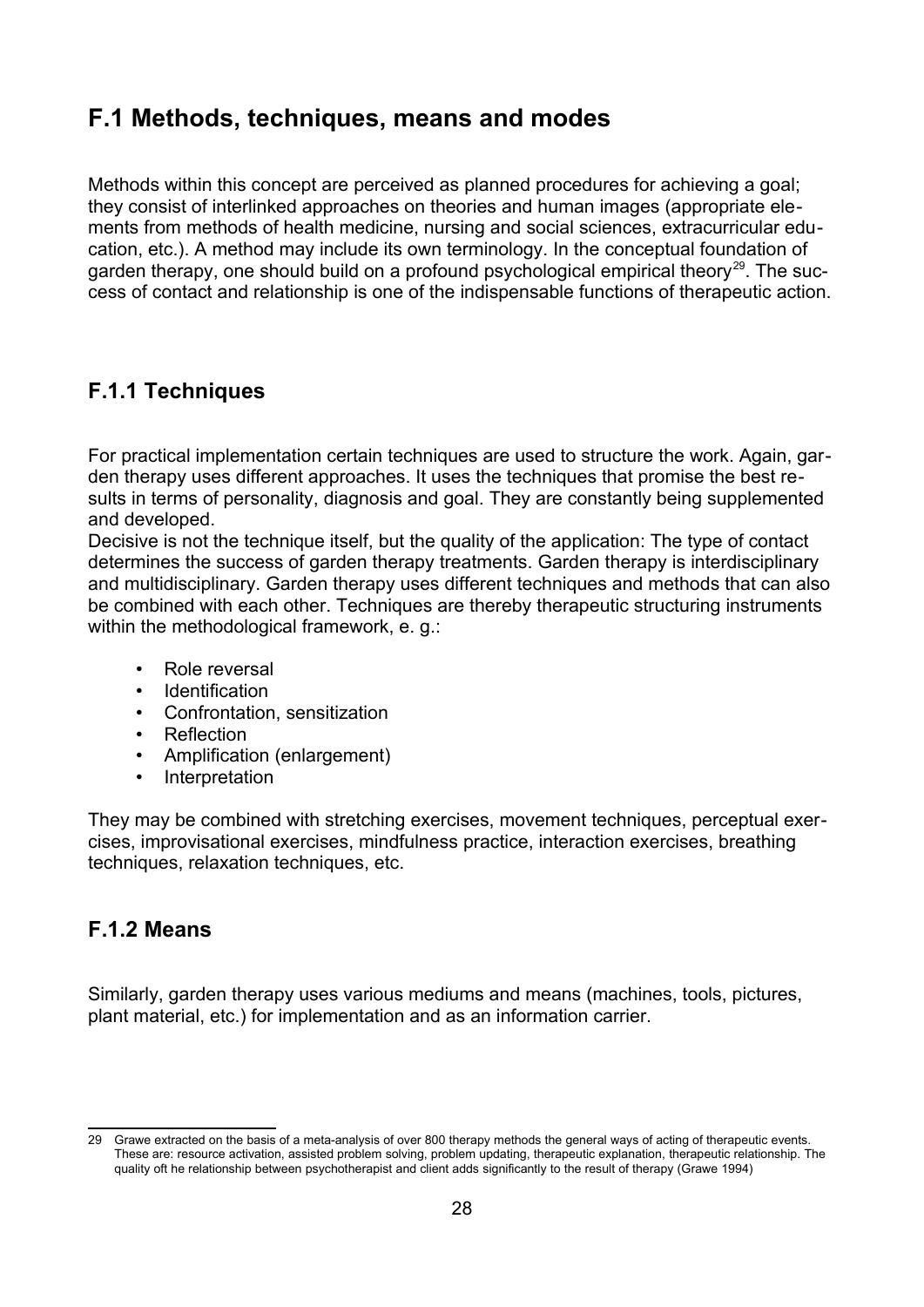## <span id="page-28-2"></span>**F.1.3 Modes**

Different types (modes) of the application can come into play (active, medial, receptive). Basically, the basis of garden therapy is always the interaction between humans and the environment. As already shown, there are two main dimensions:

- Active receptive mode (Being in the Garden)
- Active operative mode (Doing something in the Garden)

## <span id="page-28-1"></span>*F.1.3.1 Active Receptive Mode*

The first mode is the one where the environment takes influence on humans. This can happen at different levels. It concerns purely physiological aspects, like air, light and different temperatures. In addition, this action takes place via the most diverse channels of perception; we smell the garden, feel it and also taste its plants. As a result, this effect of the environment causes psychological effects, it evokes memories, and it has a direct influence on factors such as stress, pain or relaxation. Here, the study situation appears very clear. This interaction is called active perception. Within this method, different qualities of plants and gardens, such as their fragrance, their surface structure, etc. are used. The targeted interaction between the client and those qualities initiated by the garden therapist usually achieves basic goals or goals at the level of the body functions. The garden therapist allows this interaction by either bringing the described elements to the client (e. g. bringing equivalent aromatic plants to the bedridden client) or by bringing the client into a suitable situation in the garden. Here, for example, goals such as improving vital signs can be achieved by allowing the client to experience fresh air, sunlight or different temperatures. Similarly, plants, gardens or natural objects are applied in this method to use the existing biographical connection of the client with these defined goals. Often it is about experiences, memories and experiences of the clients, which they can retrieve or contribute with the help of these modes. Likewise, these connections are used to work on these problems and to develop solutions.

## <span id="page-28-0"></span>*F.1.3.2 Active Actuating Mode*

The second form of interaction is the one in which humans influence their surroundings. This active work also consists of many-layered influences. Again, there is a physiological component that derives from stress and physical work, but here, too, there is a psychological impact, such as experiencing self-efficacy.

In the case of application there are, of course, overlaps, like in the case of the goal. Just as goals at the level of bodily functions therapy can be aspire to, as well as the level of activities and participation at the same time, no clear boundary can be drawn in the choice of method either.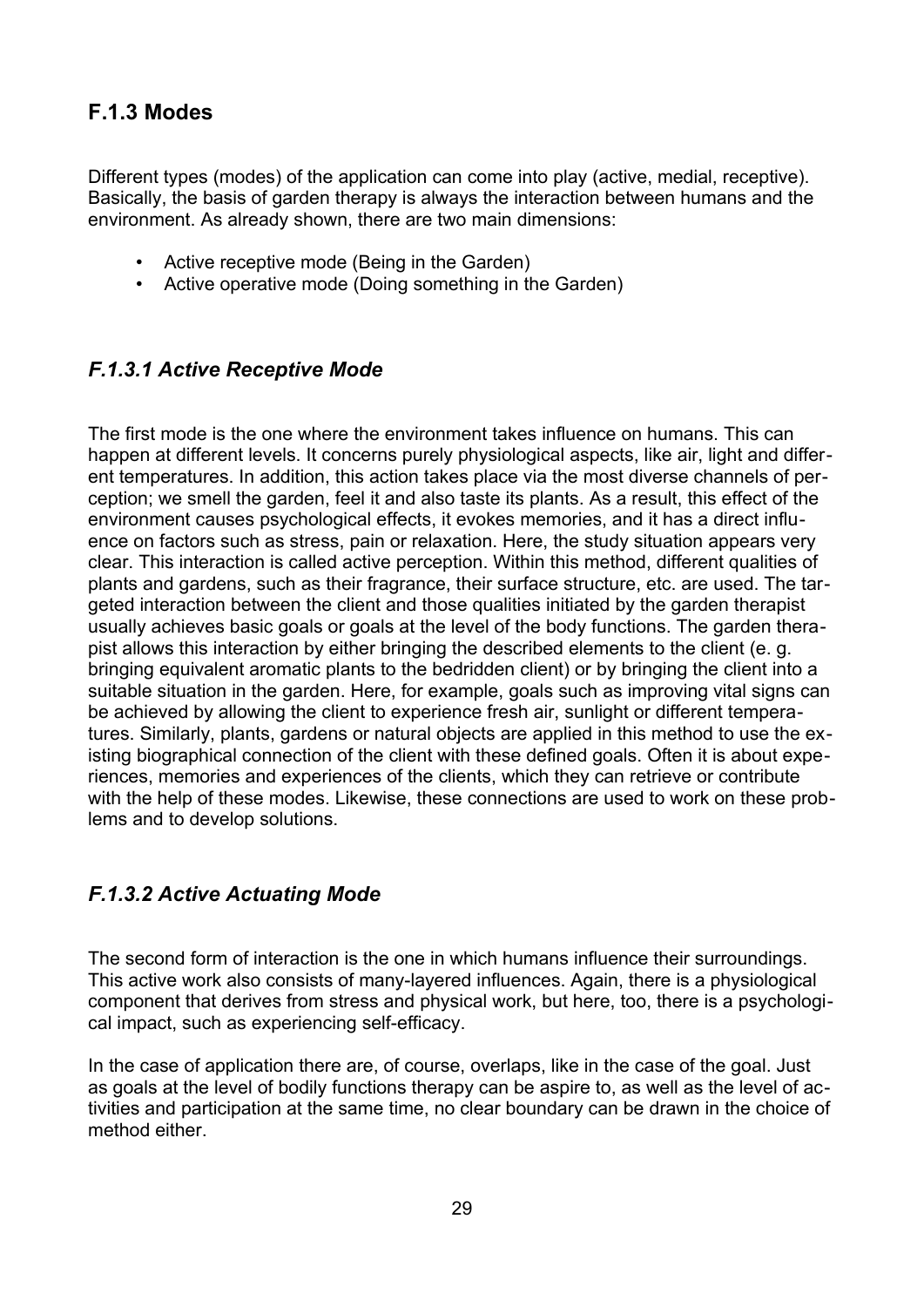For example, a purposeful walk into the garden can serve both, the goals of promoting mobility and that of orientation. Likewise, it is therefore possible to speak simultaneously of an active receptive mode, as well as elements of the active operative mode.

In this method, (horticultural) actuation is used as a means of achieving the defined goals. The focus may be on gardening activities themselves, such as the cultivation of plants, while at the same time, garden can be used as a space of therapy, for example, when it comes to ritualized walks to achieve improvements in the field of mobility. The spectrum of activity is correspondingly large. It begins with the simplest floristic work for early mobilization still carried out in the client's room and extends to horticultural group activities in the form of occupational therapy.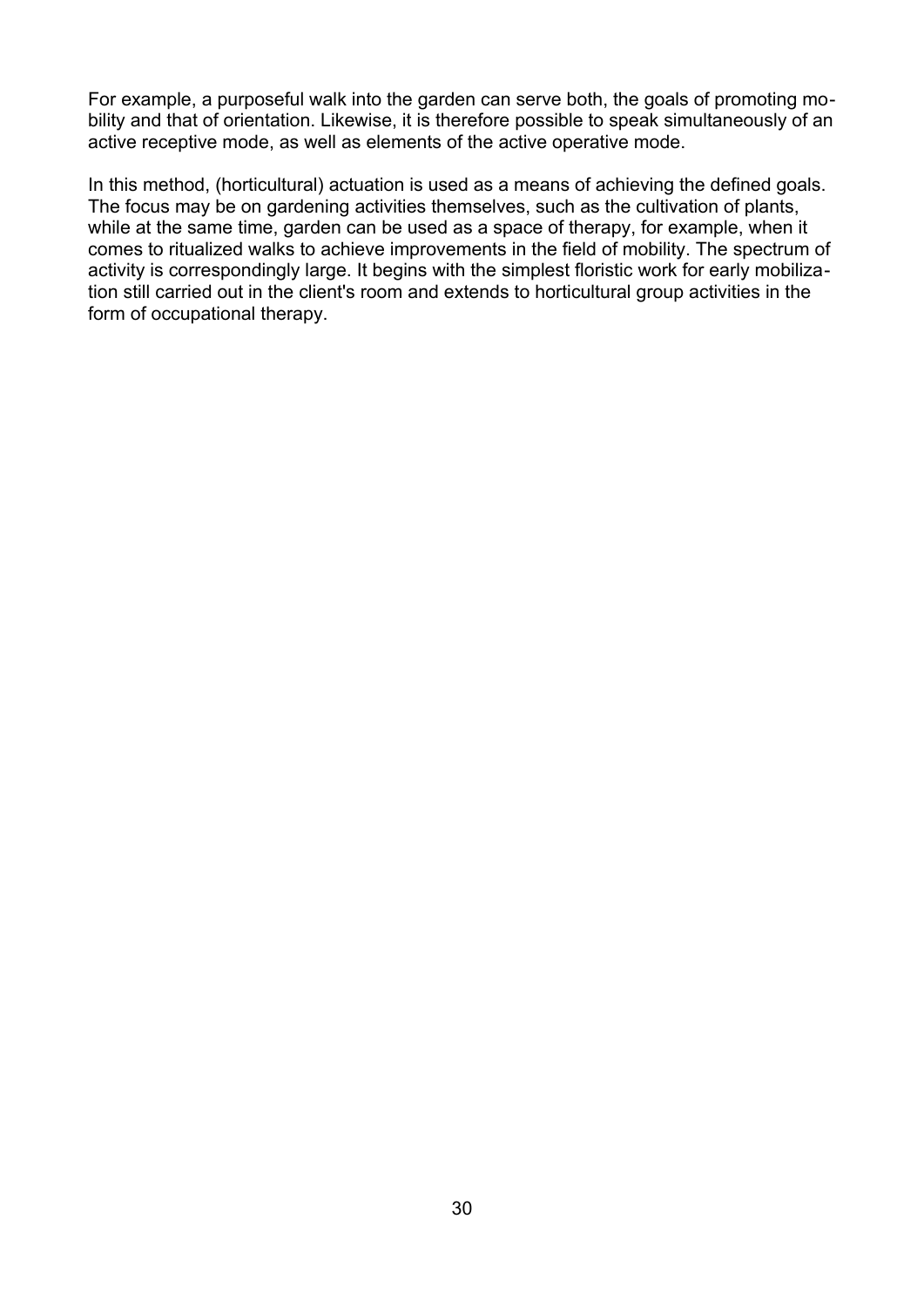# <span id="page-30-0"></span>**F.2 Methods currently accepted by the IGGT**

Methodical approaches are currently especially derived from occupational therapy, which has common roots with garden therapy, as well as from conversation therapy, physical and physical therapy, social science findings and other tried-and-tested concepts. This order does not reflect a rating. This section is still in progress and therefore preliminary.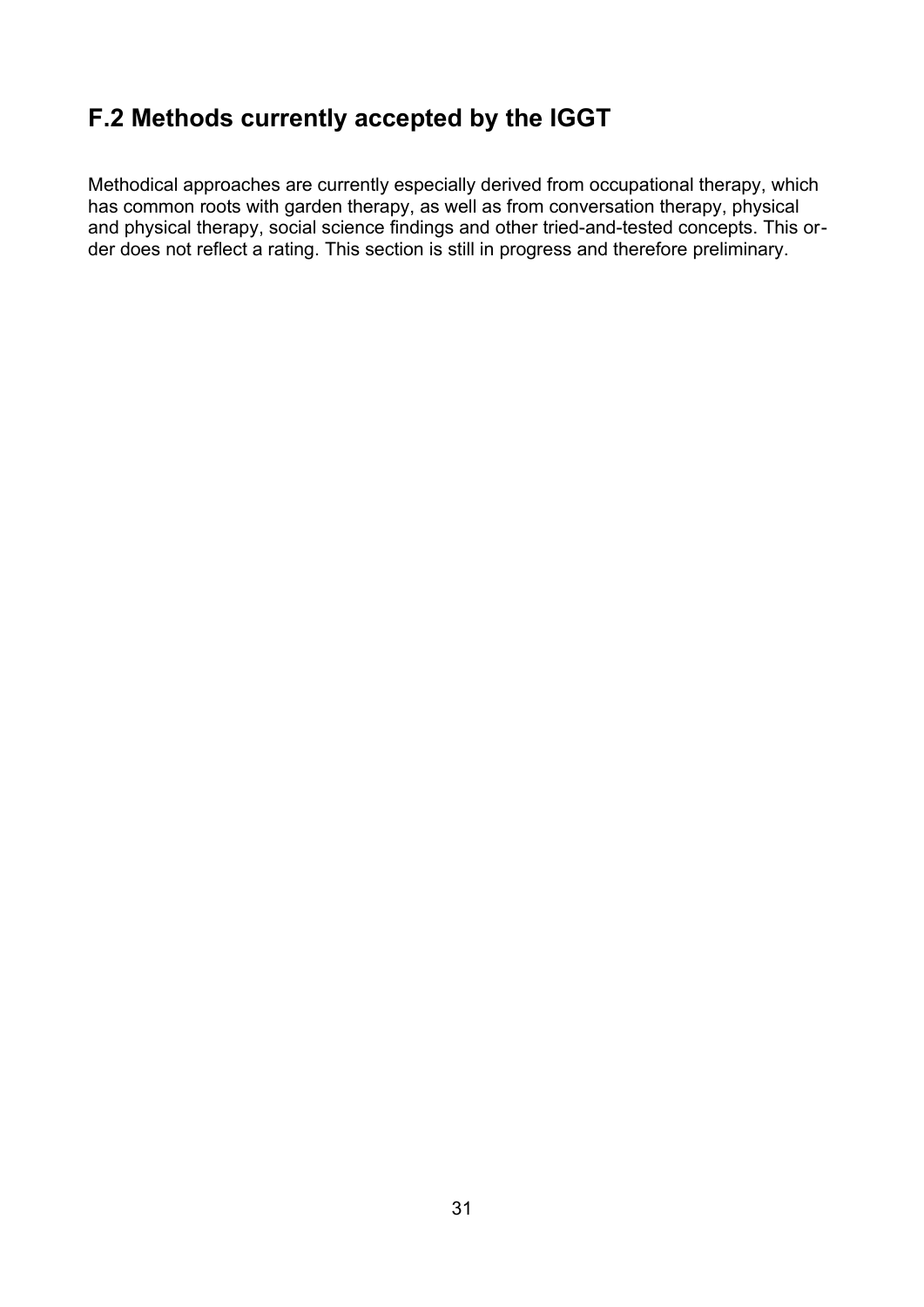# <span id="page-31-0"></span>**G. Review of the goals planned**

You will not find a position here either. This is because the discussion and development of suitable instruments is still in progress. Hence, the development status of this area is not defined yet and not completed as well.